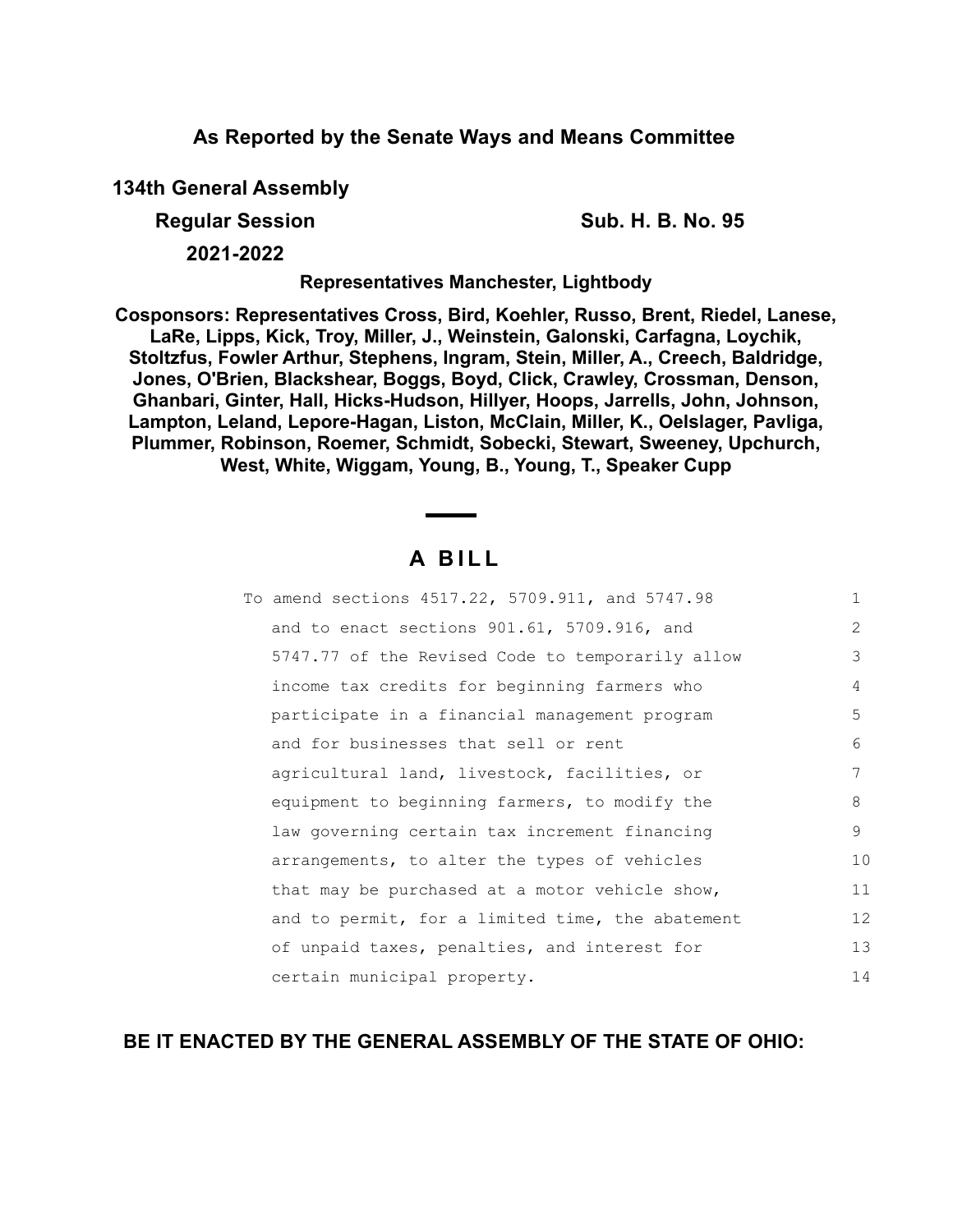## **Sub. H. B. No. 95 Page 2 As Reported by the Senate Ways and Means Committee**

| Section 1. That sections 4517.22, 5709.911, and 5747.98 be       | 15 |
|------------------------------------------------------------------|----|
| amended and sections 901.61, 5709.916, and 5747.77 of the        | 16 |
| Revised Code be enacted to read as follows:                      | 17 |
| Sec. 901.61. (A) As used in this section:                        | 18 |
| (1) "Agricultural asset" means agricultural land,                | 19 |
| livestock, facilities, buildings, and machinery used for         | 20 |
| agricultural production in this state.                           | 21 |
| (2) "Agricultural land" means land that is composed of           | 22 |
| tracts, lots, or parcels totaling not less than ten acres        | 23 |
| devoted to agricultural production or totaling less than ten     | 24 |
| acres devoted to agricultural production if the land produces an | 25 |
| average yearly gross income of at least two thousand five        | 26 |
| hundred dollars from agricultural production.                    | 27 |
| (3) "Agricultural production" has the same meaning as in         | 28 |
| section 929.01 of the Revised Code.                              | 29 |
| (4) "Beginning farmer" means an individual who has been          | 30 |
| certified as a beginning farmer by the director of agriculture   | 31 |
| or a participating land grant college under division (B) of this | 32 |
| section or who has received a substantially equivalent           | 33 |
| certification from the United States department of agriculture.  | 34 |
| "Beginning farmer" does not include an individual who has        | 35 |
| previously been certified as a beginning farmer but no longer    | 36 |
| meets the criteria for certification.                            | 37 |
| (5) "Owner of agricultural assets" means a person that is        | 38 |
| the owner in fee of agricultural land or that has legal title to | 39 |
| any other agricultural asset. An "owner of agricultural assets"  | 40 |
| does not include an equipment dealer or comparable entity        | 41 |
| engaged in the business of selling agricultural assets for       | 42 |
| profit.                                                          | 43 |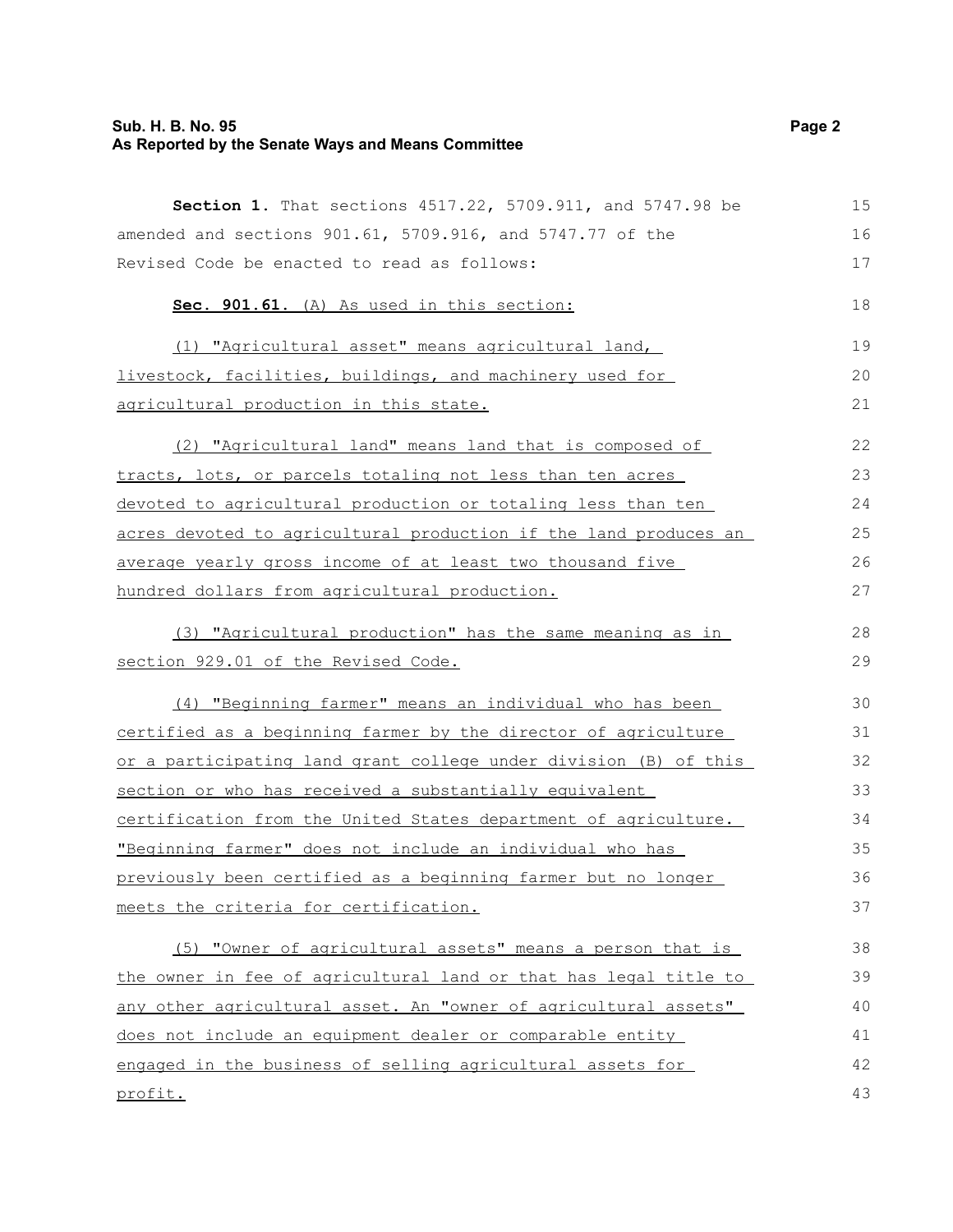## **Sub. H. B. No. 95 Page 3 As Reported by the Senate Ways and Means Committee**

| (6) "Share rent agreement" means a rental agreement in           | 44 |
|------------------------------------------------------------------|----|
| which the principal consideration given to the owner of          | 45 |
| agricultural assets is a predetermined portion of the production | 46 |
| of the agricultural products produced from the rented            | 47 |
| agricultural assets and which provides for sharing production    | 48 |
| costs or risk of loss.                                           | 49 |
| (7) "Participating land grant college" or "college" means        | 50 |
| a state university, as defined in section 3345.011 of the        | 51 |
| Revised Code, that is designated a land grant college under the  | 52 |
| federal "Morrill Act of 1862," 7 U.S.C. 301 et seq., or the      | 53 |
| "Agricultural College Act of 1890," 7 U.S.C. 321 et seg., and    | 54 |
| that elects to participate in certifying individuals as          | 55 |
| beginning farmers under this section.                            | 56 |
| (B) For the purposes of the tax credit authorized in             | 57 |
| division (A) of section 5747.77 of the Revised Code, the         | 58 |
| director of agriculture and participating land grant colleges    | 59 |
| shall certify individuals as beginning farmers. An individual    | 60 |
| may apply to the director or college for certification, and the  | 61 |
| director or college shall provide the certification if the       | 62 |
| director or college determines that the individual meets all of  | 63 |
| the requirements of this division. The certification is valid    | 64 |
| until the individual no longer meets all of the requirements of  | 65 |
| this division. To qualify, the individual must be a resident of  | 66 |
| this state and:                                                  | 67 |
| (1) Be seeking entry, or have entered within the last ten        | 68 |
| years, into farming;                                             | 69 |
| (2) Farm, or intend to farm, land in this state;                 | 70 |
| (3) Not be a partner, member, shareholder, or trustee of         | 71 |
| the owner of the agricultural assets the individual is seeking   | 72 |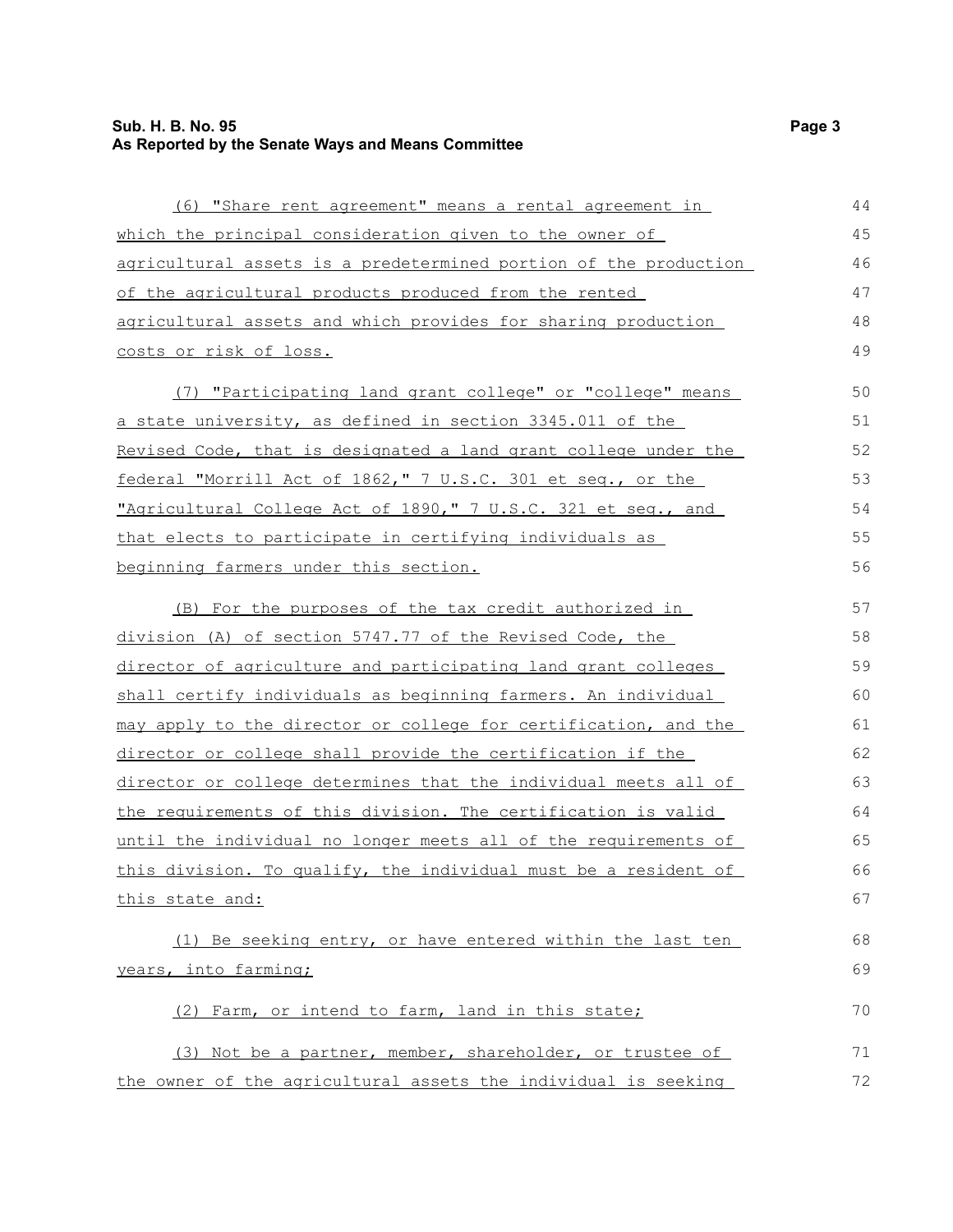#### **Sub. H. B. No. 95 Page 4 As Reported by the Senate Ways and Means Committee**

to purchase or rent. (4) Have a total net worth, including the assets and liabilities of the individual's spouse and dependents, of less than eight hundred thousand dollars in 2021 and an amount in subsequent years which is adjusted for inflation by multiplying that amount by the cumulative inflation rate as determined by the consumer price index (all items) prepared by the United States bureau of labor statistics. (5) Provide the majority of the day-to-day physical labor for and management of the farm; (6) Have adequate farming experience or demonstrate knowledge in the type of farming for which the individual seeks assistance; (7) Submit projected earnings statements and demonstrate a profit potential; (8) Demonstrate that farming will be a significant source of income for the individual; (9) Participate in a financial management program approved under division (C) of this section; (10) Meet any other requirements prescribed by the director. (C) For the purposes of the tax credit authorized in division (B) of section 5747.77 of the Revised Code, the director of agriculture, in consultation with the participating land grant colleges, shall certify financial management programs that would qualify a beginning farmer for the credit authorized under that division. The director and colleges shall establish a procedure for certifying such programs and shall maintain a list 73 74 75 76 77 78 79 80 81 82 83 84 85 86 87 88 89 90 91 92 93 94 95 96 97 98 99 100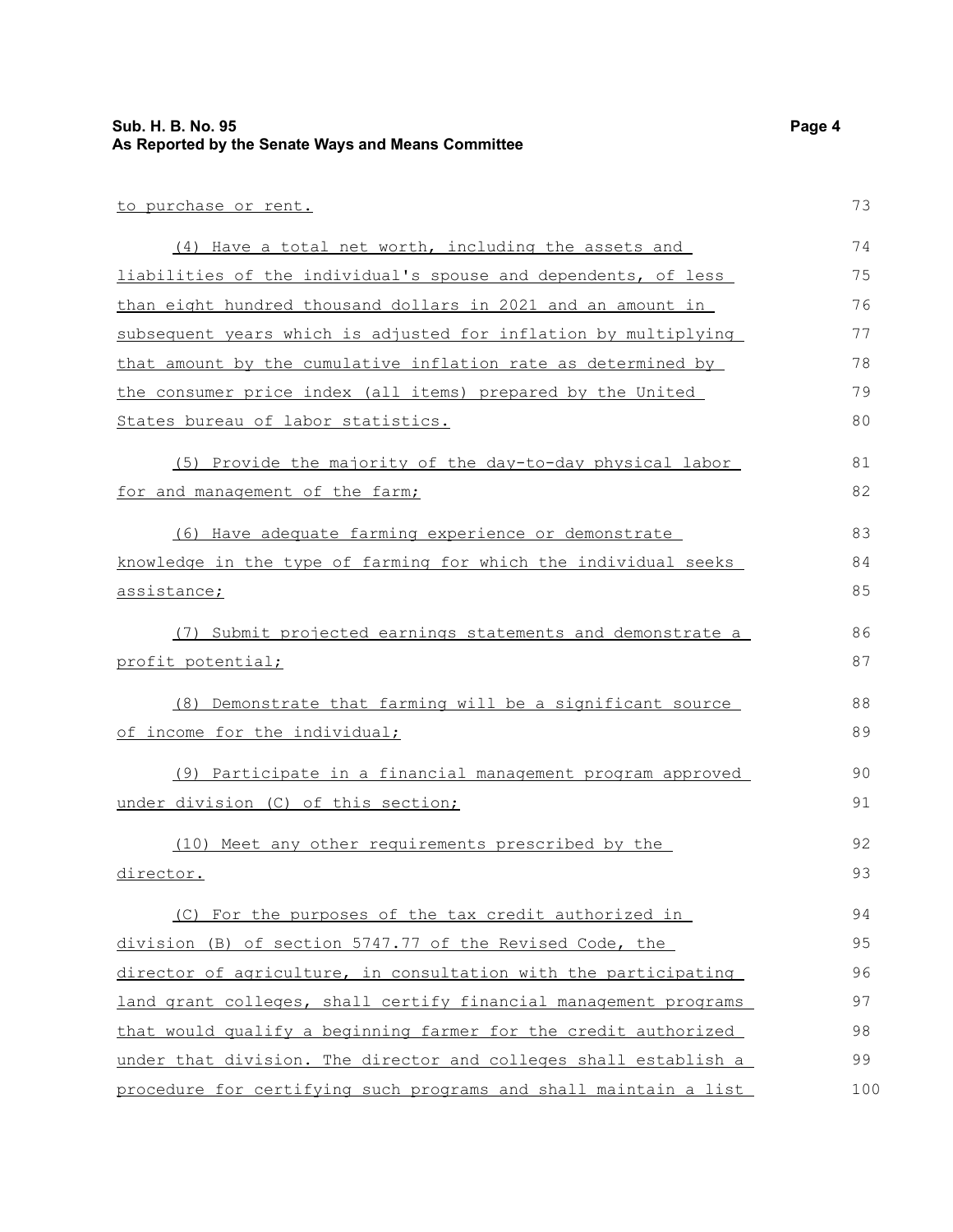| of certified programs on the web site of the department of      | 101 |
|-----------------------------------------------------------------|-----|
| <u>agriculture.</u>                                             | 102 |
| (D) (1) The owner of agricultural assets who sells              | 103 |
| agricultural assets to a beginning farmer during the calendar   | 104 |
| year or who rents agricultural assets to a beginning farmer     | 105 |
| during the calendar year or in either of the two preceding      | 106 |
| calendar years may apply to the director of agriculture, on     | 107 |
| forms prescribed by the director, for a tax credit under        | 108 |
| division (A) of section 5747.77 of the Revised Code, provided,  | 109 |
| in the case of a rental, the asset is rented at prevailing      | 110 |
| community rates, as determined under the rules adopted under    | 111 |
| division (G) of this section. The application shall identify or | 112 |
| include all of the following:                                   | 113 |
| (a) The name of the beginning farmer;                           | 114 |
| (b) The date the sale was made or the date the lease was        | 115 |
| entered into;                                                   | 116 |
| (c) If applying for the credit on the basis of the sale of      | 117 |
| an agricultural asset, the sale price of the asset;             | 118 |
| (d) If applying for the credit on the basis of renting an       | 119 |
| agricultural asset:                                             | 120 |
| (i) The duration of the lease;                                  | 121 |
| (ii) Proof that the asset is rented at prevailing               | 122 |
| community rates;                                                | 123 |
| (iii) The amount, in cash equivalent, of the gross rental       | 124 |
| income received during the taxable year for which the credit is | 125 |
| sought;                                                         | 126 |
| (iv) Whether the asset is rented pursuant to a share rent       | 127 |
| agreement.                                                      | 128 |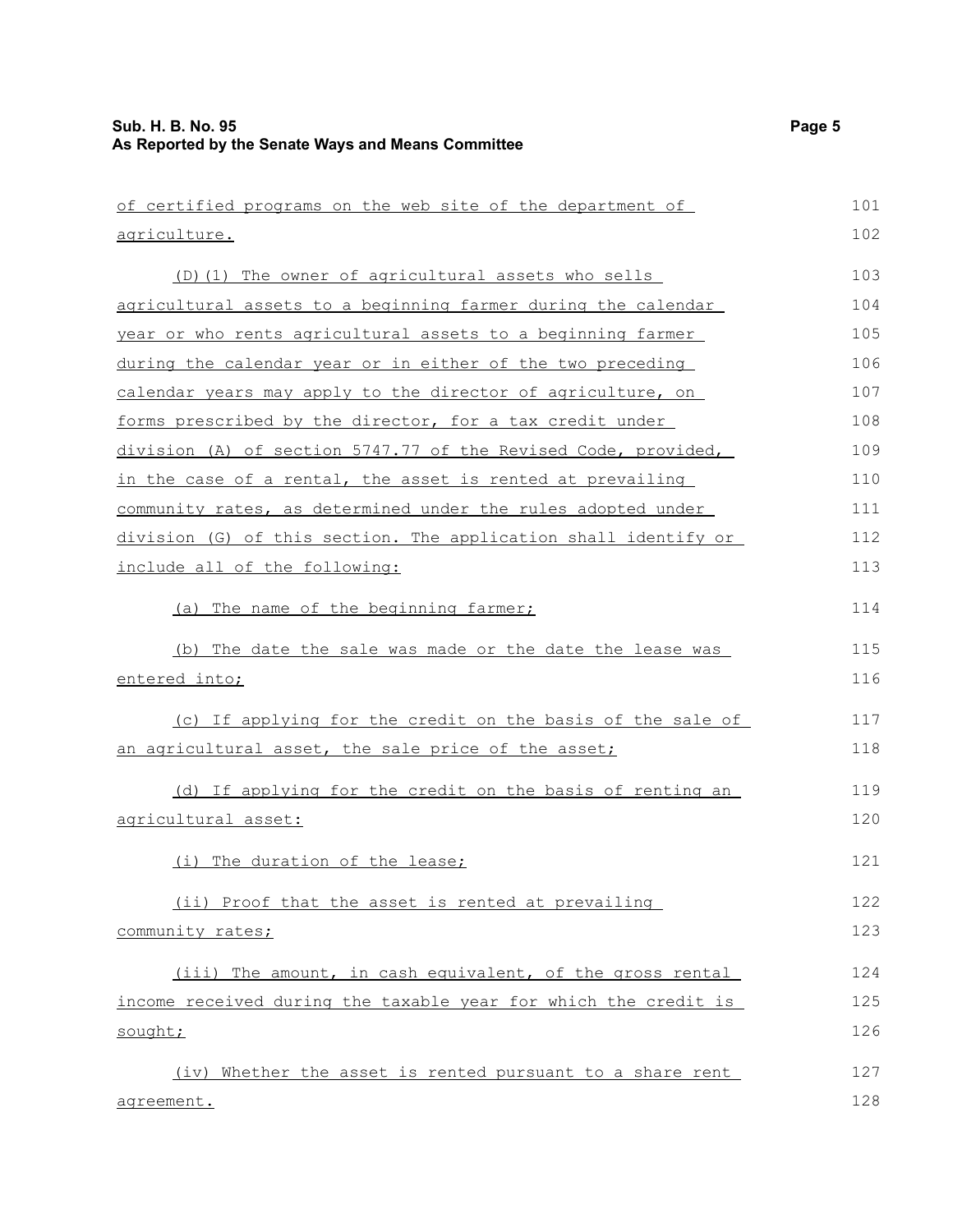## **Sub. H. B. No. 95 Page 6 As Reported by the Senate Ways and Means Committee**

| (2) The director shall approve an application received           | 129 |
|------------------------------------------------------------------|-----|
| under this section if the director determines that the applicant | 130 |
| is eligible for the credit and if awarding the credit would not  | 131 |
| cause the limit described in division (F) of this section to be  | 132 |
| exceeded. The director shall issue a tax credit certificate to   | 133 |
| an approved applicant listing the amount of the credit the       | 134 |
| applicant is authorized to claim under division (A) of section   | 135 |
| 5747.77 of the Revised Code, which shall equal three and ninety- | 136 |
| nine one-hundredths per cent of one of the following:            | 137 |
| (a) The sale price of the agricultural asset;                    | 138 |
| (b) The gross rental income received during the calendar         | 139 |
| year pursuant to a rental agreement, provided the agreement was  | 140 |
| entered into on or after the first day of the second preceding   | 141 |
| calendar year;                                                   | 142 |
| (c) The gross rental income received during the taxable          | 143 |
| year pursuant to a share rent agreement, provided the agreement  | 144 |
| was entered into on or after the first day of the second         | 145 |
| preceding calendar year.                                         | 146 |
| (E) A beginning farmer may apply to the director of              | 147 |
| agriculture, on forms prescribed by the director, for a tax      | 148 |
| credit under division (B) of section 5747.77 of the Revised Code | 149 |
| equal to the cost the individual incurred during the calendar    | 150 |
| year for participating in a financial management program         | 151 |
| approved under division (C) of this section or a substantially   | 152 |
| equivalent financial management program approved by the United   | 153 |
| States department of agriculture. The application shall include  | 154 |
| all of the following:                                            | 155 |
| The name and address of the financial management<br>(1)          | 156 |
| program;                                                         | 157 |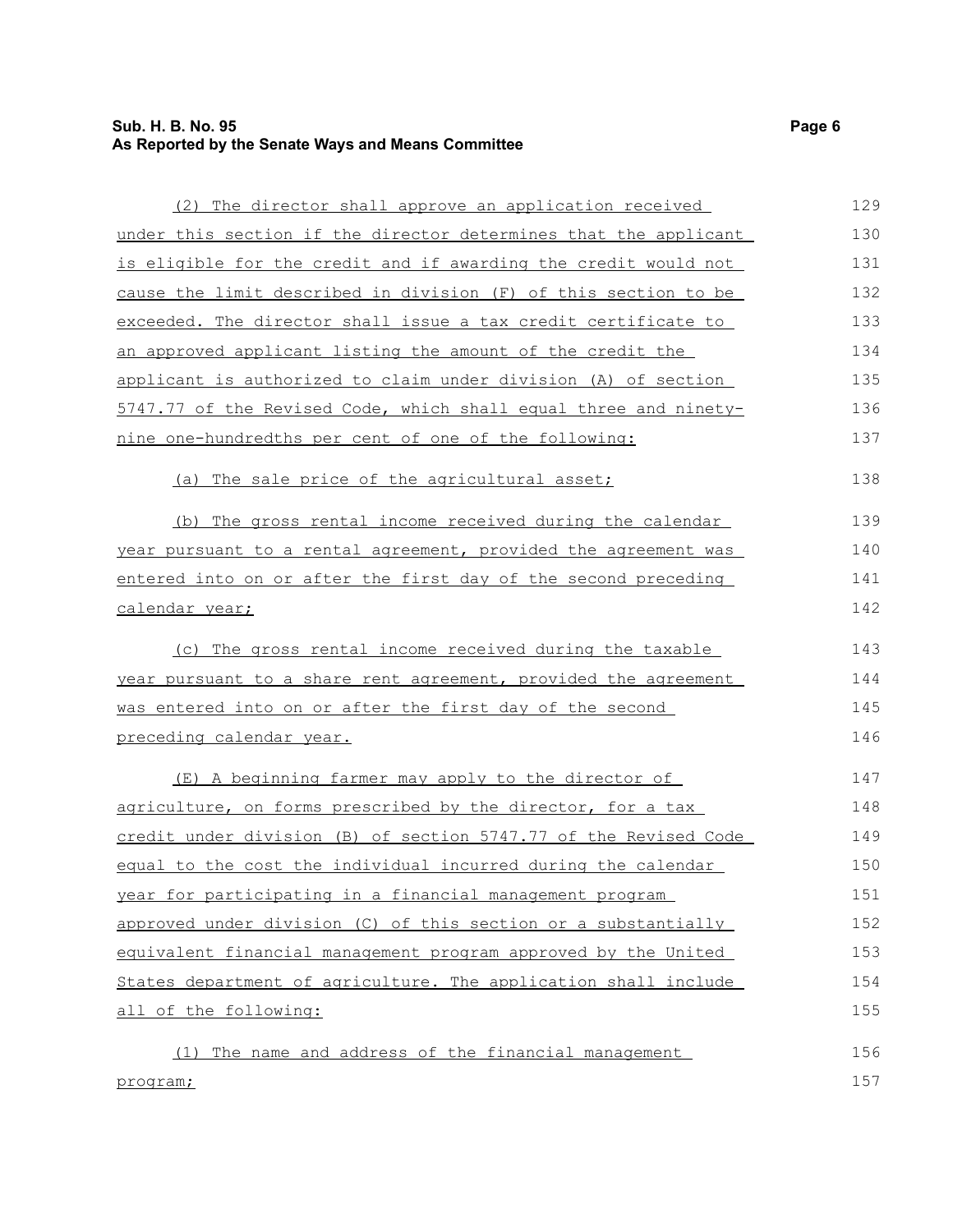| (2) The costs the individual incurs for participating in         | 158 |
|------------------------------------------------------------------|-----|
| that program;                                                    | 159 |
| (3) The date or dates the individual participated in that        | 160 |
| program.                                                         | 161 |
| The director shall approve an application received under         | 162 |
| this section if the director determines that the applicant is    | 163 |
| eligible for the credit and if awarding the credit would not     | 164 |
| cause the limit described in division (F) of this section to be  | 165 |
| exceeded. The director shall issue a tax credit certificate to   | 166 |
| an approved applicant listing the amount of the credit the       | 167 |
| applicant is authorized to claim under division (B) of section   | 168 |
| 5747.77 of the Revised Code.                                     | 169 |
| (F) The director may not issue more than ten million             | 170 |
| dollars in tax credit certificates under divisions (D) and (E)   | 171 |
| of this section. The director may not issue tax credit           | 172 |
| certificates under this section on or after the first day of     | 173 |
| January of the sixth calendar year beginning after the effective | 174 |
| date of this section.                                            | 175 |
| (G) The director of agriculture, in consultation with the        | 176 |
| tax commissioner, may adopt any rules necessary to administer    | 177 |
| this section, including a rule prescribing the method for        | 178 |
| determining prevailing community rental rates.                   | 179 |
| Sec. 4517.22. (A) As used in this section:                       | 180 |
| (1) "General market area" means the contiguous                   | 181 |
| geographical area established by a motor vehicle show sponsor    | 182 |
| that is based upon the size of the show and that does not        | 183 |
| unreasonably exclude any licensed new motor vehicle dealer.      | 184 |
| (2) "Gross vehicle weight rating" means the unladenmaximum       | 185 |
| weight of while loaded at which a motor vehicle fully            | 186 |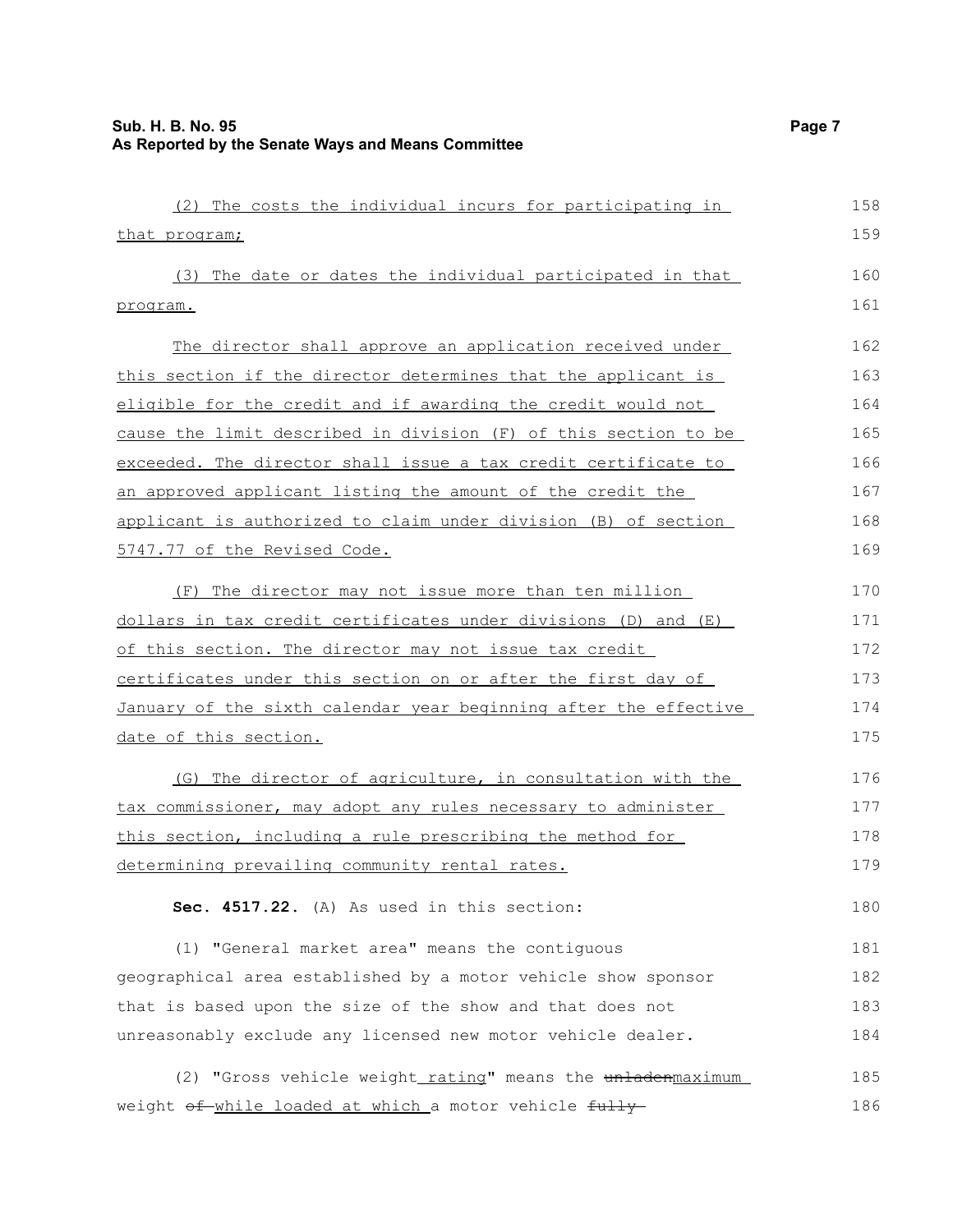#### **Sub. H. B. No. 95 Page 8 As Reported by the Senate Ways and Means Committee**

# equippedcan safely operate as rated by its manufacturer. (3) "Livestock trailer" means a new or used trailer designed by its manufacturer to be used to transport horses or

to transport animals generally used for food or in the production of food, including cattle, sheep, goats, rabbits, poultry, swine, and any other animals included by the director of agriculture in rules adopted under section 901.72 of the Revised Code. 189 190 191 192 193 194

(4) "Major livestock show" means any show of livestock that is held at the Ohio state fairgrounds, is national in scope, and that continues for more than ten consecutive days. 195 196 197

(5) "Motor vehicle show" means a display of new motor vehicles that lasts not more than ten days by more than one new motor vehicle dealer dealing in competitive types of motor vehicles and that is authorized by the registrar of motor vehicles primarily to allow the general public an opportunity to compare and inspect a variety of makes and models simultaneously, test drive vehicles, and gain an understanding of new technology and available features. 198 199 200 201 202 203 204 205

(6) "Truck" has the same meaning as in section 4511.01 of the Revised Code. 206 207

(B) Any group of licensed new motor vehicle dealers may display motor vehicles at a motor vehicle show within the general market area assigned by the sponsor if, not less than thirty days before the planned opening date of the motor vehicle show, the sponsor executes and files with the registrar an affidavit, in a form prescribed by the registrar, that certifies that all requirements of this section have been or will be met, as applicable. 208 209 210 211 212 213 214 215

187

188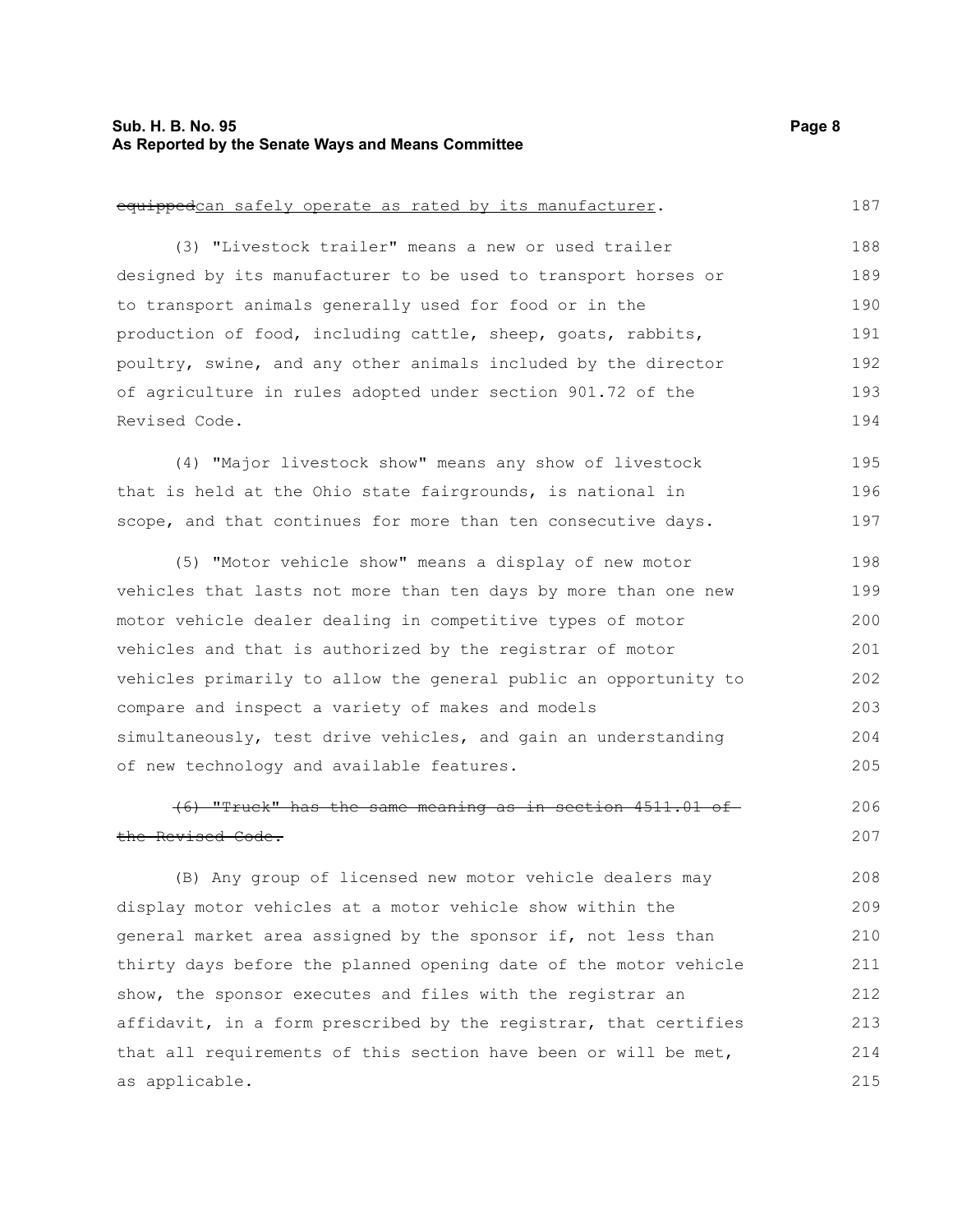#### **Sub. H. B. No. 95 Page 9 As Reported by the Senate Ways and Means Committee**

If the registrar approves the affidavit, the registrar shall grant the sponsor permission to conduct the motor vehicle show. If the registrar determines that there is a deficiency in the affidavit, the registrar shall inform the sponsor of the deficiency as soon as possible after the registrar receives the affidavit so that the sponsor has the opportunity to remedy the deficiency. The registrar also shall describe with specificity the measures the sponsor is required to take in order to cure the deficiency. The sponsor shall return the corrected affidavit to the registrar not later than before the planned opening date of the motor vehicle show in order for the sponsor to be eligible to hold the show. If the registrar finds that the deficiency has been cured in the corrected affidavit, the registrar shall grant the sponsor permission to conduct the motor vehicle show. If the registrar finds that the deficiency has not been cured, the registrar shall deny the sponsor permission to conduct the motor vehicle show. 216 217 218 219 220 221 222 223 224 225 226 227 228 229 230 231 232

(C) No contracts shall be signed, deposits taken, or sales consummated at the location of a motor vehicle show. 233 234

(D) Any sponsor of a motor vehicle show or the sponsor's representative shall offer by mail an invitation to all new motor vehicle dealers dealing in competitive types of motor vehicles in the general market area to participate and display motor vehicles in the show. The sponsor or representative may offer a similar invitation to manufacturers or distributors. A copy of each invitation shall be retained by the sponsor for one year after the show. 235 236 237 238 239 240 241 242

(E) A manufacturer or distributor may hold in any public place a motor vehicle show at which only one motor vehicle is displayed, but no such single unit show shall be held unless the 243 244 245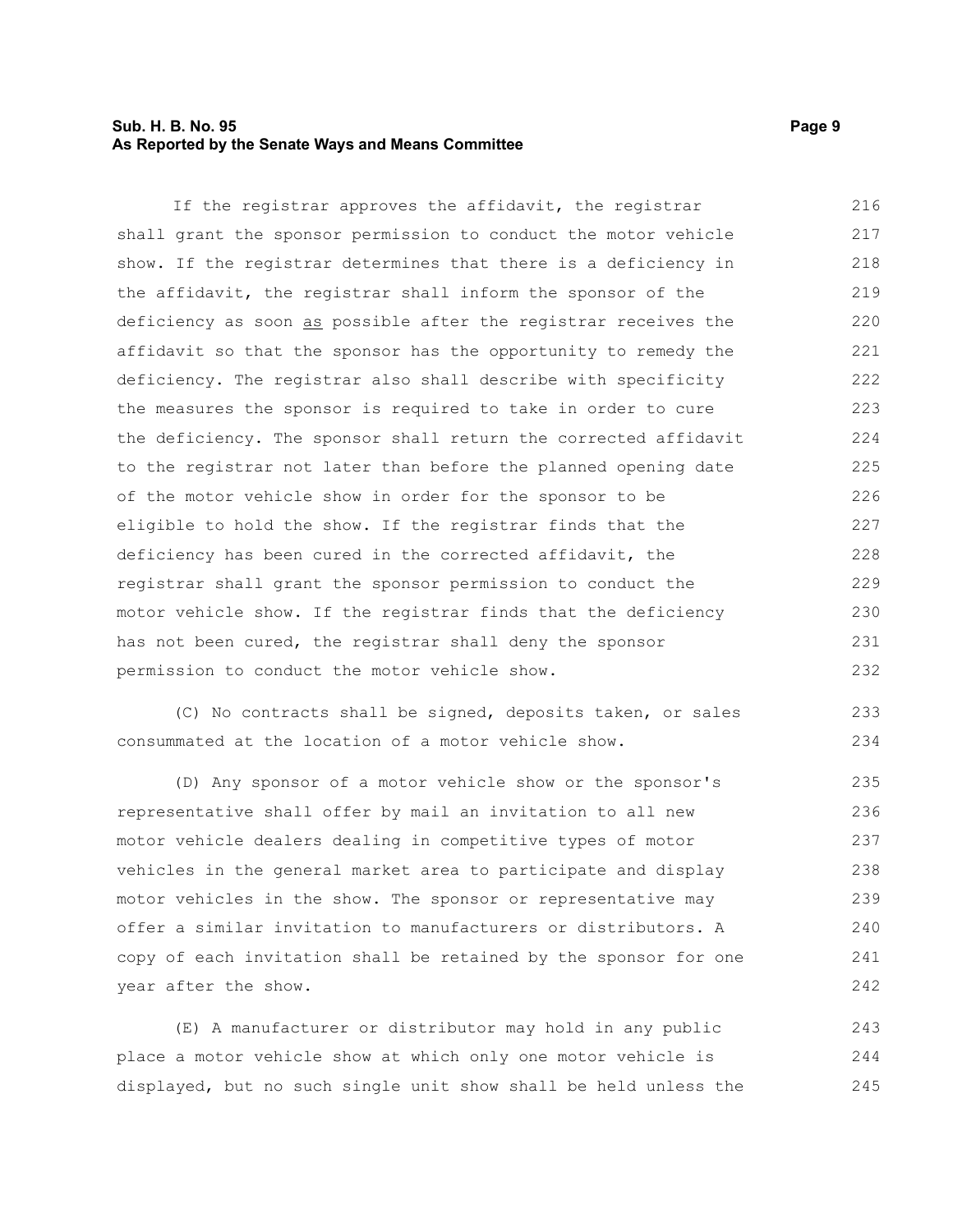#### **Sub. H. B. No. 95 Page 10 As Reported by the Senate Ways and Means Committee**

manufacturer or distributor executes and files with the registrar not less than thirty days before the show an affidavit, in a form prescribed by the registrar, that certifies that all requirements of this section have been or will be met, as applicable, and subsequently receives approval of that affidavit from the registrar. 246 247 248 249 250 251

(F) The registrar shall not grant permission for any motor vehicle show to be held, unless it is proven to the registrar's satisfaction that no attempt is being made to circumvent the provisions of sections 4517.01 to 4517.45 of the Revised Code. 252 253 254 255

(G) Nothing contained in this section shall be construed as prohibiting the taking of orders for nonmotorized recreational vehicles as defined in section 4501.01 of the Revised Code at sports or camping shows. 256 257 258 259

(H) No motor vehicle dealer, motor vehicle leasing dealer, motor vehicle auction owner, or distributor licensed under sections 4517.01 to 4517.45 of the Revised Code shall display a motor vehicle at any place except the dealer's, owner's, or distributor's licensed location, unless the dealer, owner, or distributor first obtains permission from the registrar and complies with the applicable rules of the motor vehicle dealers board or the display is authorized pursuant to section 4517.221 of the Revised Code. 260 261 262 263 264 265 266 267 268

(I) Nothing contained in this section shall be construed as prohibiting the display of, the taking of orders for, or the sale of, livestock trailers at livestock and agricultural shows, including county fairs. Notwithstanding section 4517.03 of the Revised Code, livestock trailers may be sold at livestock and agricultural shows, including county fairs, as permitted by this division. 269 270 271 272 273 274 275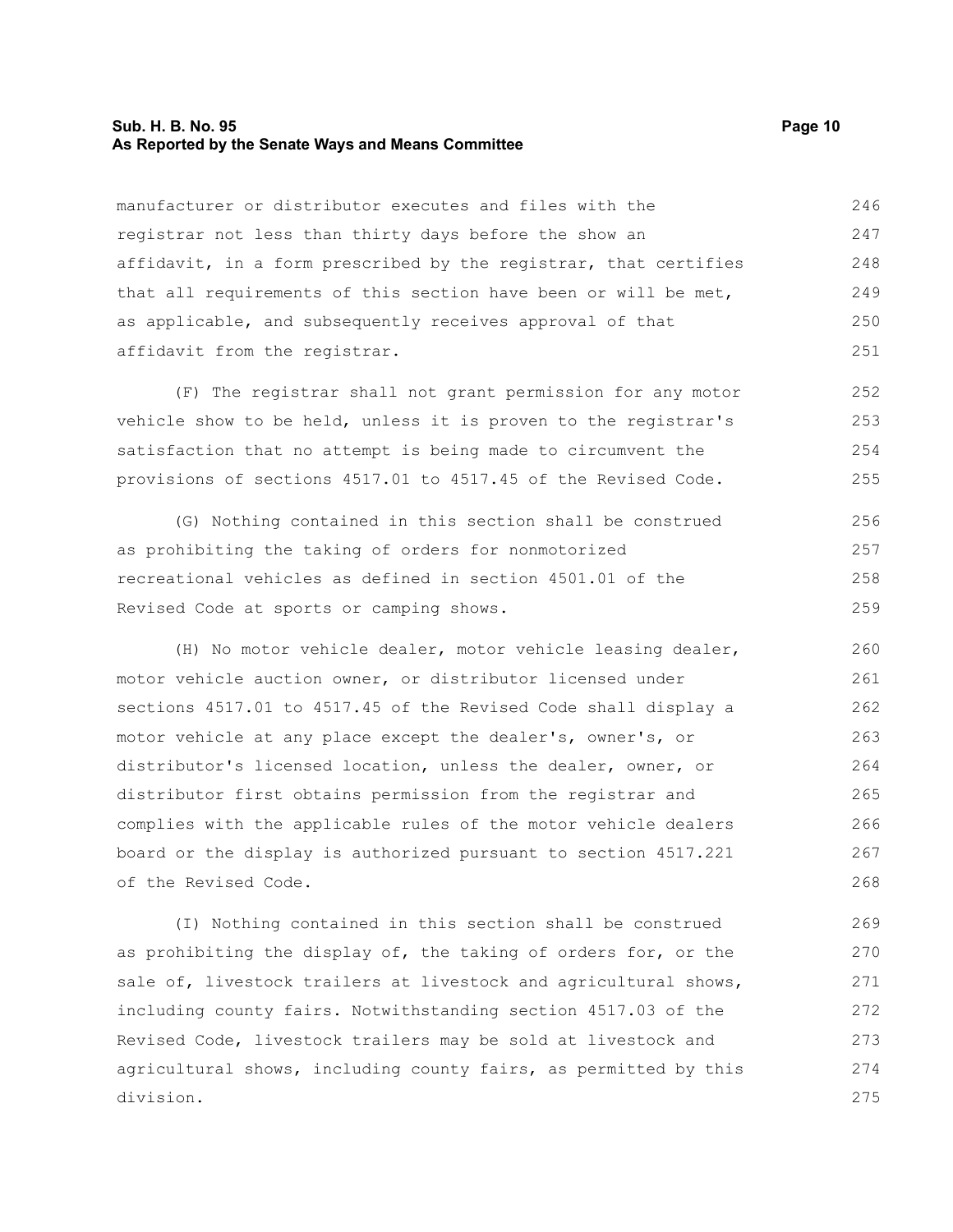#### **Sub. H. B. No. 95 Page 11 As Reported by the Senate Ways and Means Committee**

(J) Notwithstanding any provision of this section to the contrary, for a period not to exceed thirty days, contracts may be signed, deposits taken, and sales consummated at the location of a motor vehicle show where the if all of the following apply: (1) The motor vehicles involved are horse trailers or towing motor vehicles that are trucks and have a gross vehicle weight rating of six thousand eight hundred pounds or more-thanthree-quarters of a ton, the. (2) The motor vehicle show is being held as part of or in connection with a major livestock show, the. (3) The licensed new motor vehicle dealers involved have complied with the applicable requirements of this section, and the. (4) The registrar has granted permission for the motor vehicle show in accordance with division (F) of this section. (K)(1) Notwithstanding division (H) of this section, if, pursuant to division (B) of this section, the registrar has granted a show representative permission to hold a motor vehicle show at the annual fair of a county or independent agricultural society and if the society files a certification under division (K)(2) of this section, a new motor vehicle dealer may display motor vehicles at that annual fair even if no other new motor vehicle dealer displays competitive makes and models at the fair. (2) To obtain a waiver under division (K)(1) of this section, a county or independent agricultural society shall certify all of the following: (a) That an invitation was sent to all new motor vehicle dealers within the county where the fair is held; 276 277 278 279 280 281 282 283 284 285 286 287 288 289 290 291 292 293 294 295 296 297 298 299 300 301 302 303 304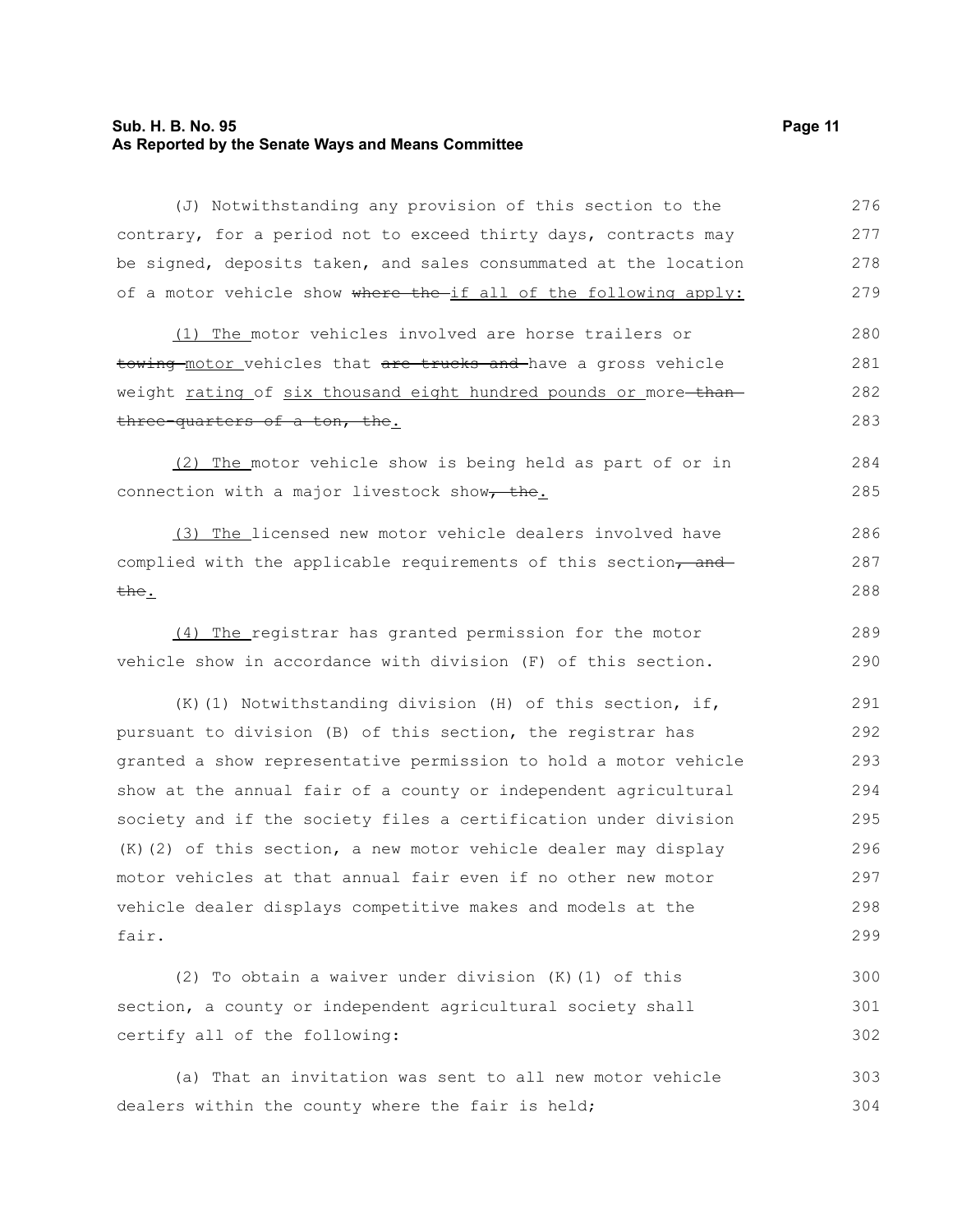## **Sub. H. B. No. 95 Page 12 As Reported by the Senate Ways and Means Committee**

| (b) That the terms of the invitation were reasonable and           | 305 |
|--------------------------------------------------------------------|-----|
| nondiscriminatory;                                                 | 306 |
| (c) That only one new motor vehicle dealer accepted the            | 307 |
| invitation.                                                        | 308 |
| (L)(1) Until six months after-the effective date of this-          | 309 |
| amendment March 23, 2015, whoever violates this section or         | 310 |
| section 4517.221 of the Revised Code is guilty of a misdemeanor    | 311 |
| of the fourth degree.                                              | 312 |
| (2) The board shall adopt rules establishing the amount of         | 313 |
| a penalty for a violation of this section or section 4517.221 of   | 314 |
| the Revised Code, which shall not exceed one thousand dollars      | 315 |
| for each violation.                                                | 316 |
| (3) Beginning six months after-the effective date of this-         | 317 |
| amendment March 23, 2015, after finding, pursuant to               | 318 |
| adjudication conducted in accordance with Chapter 119. of the      | 319 |
| Revised Code, that a person has violated this section or section   | 320 |
| 4517.221 of the Revised Code, the board may order the person to    | 321 |
| pay an administrative penalty described in division (L) (2) of     | 322 |
| this section for each violation in accordance with the rule        | 323 |
| adopted by the board.                                              | 324 |
| (4) For purposes of the administrative penalties described         | 325 |
| in divisions $(L)$ $(2)$ and $(3)$ of this section, each sale that | 326 |
| occurs in violation of this section or section 4517.221 of the     | 327 |
| Revised Code and each day that a violation occurs or continues     | 328 |
| to occur constitutes a separate violation.                         | 329 |
| (5) All penalties collected pursuant to division (L) (3) of        | 330 |
| this section shall be paid to the title defect rescission fund     | 331 |
| established in section 1345.52 of the Revised Code.                | 332 |

**Sec. 5709.911.** (A)(1) A municipal corporation, township, 333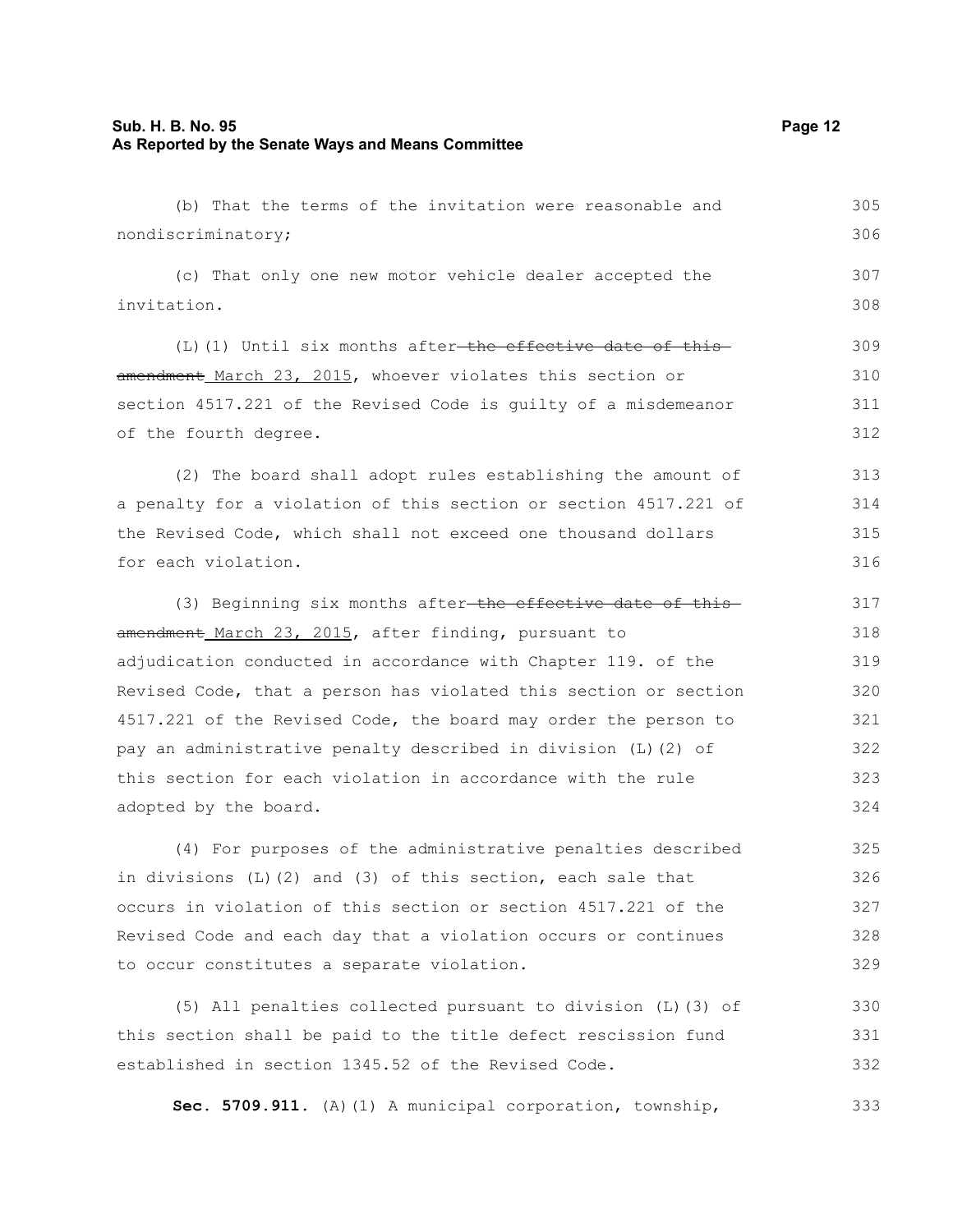#### **Sub. H. B. No. 95 Page 13 As Reported by the Senate Ways and Means Committee**

or county that has enacted an ordinance or resolution under section 5709.40, 5709.41, 5709.45, 5709.73, or 5709.78 of the Revised Code or that has entered into an agreement referred to in section 725.02 or 1728.07 of the Revised Code may file an application for exemption under those sections in the same manner as other real property tax exemptions, notwithstanding the indication in division (A) of section 5715.27 of the Revised Code that the owner of the property may file the application. An application for exemption may not be filed by a municipal corporation, township, or county for an exemption of a parcel under section 5709.40, 5709.73, or 5709.78 of the Revised Code if the property owner excludes the property from such exemption as provided in that section. 334 335 336 337 338 339 340 341 342 343 344 345 346

(2) Except as provided in division (B) of this section, if the application for exemption under section 725.02, 1728.10, 5709.40, 5709.41, 5709.45, 5709.73, or 5709.78 of the Revised Code is filed by a municipal corporation, township, or county and more than one real property tax exemption applies by law to the property or a portion of the property, both of the following apply:

(a) An exemption granted under section 725.02, 1728.10, 5709.40, 5709.41, 5709.45, 5709.73, or 5709.78 of the Revised Code shall be subordinate to an exemption with respect to the property or portion of the property granted under any other provision of the Revised Code. 354 355 356 357 358

(b) Neither service payments in lieu of taxes under section 725.04, 5709.42, 5709.46, 5709.74, or 5709.79 of the Revised Code, nor service charges in lieu of taxes under section 1728.11 or 1728.111 of the Revised Code, shall be required with respect to the property or portion of the property that is 359 360 361 362 363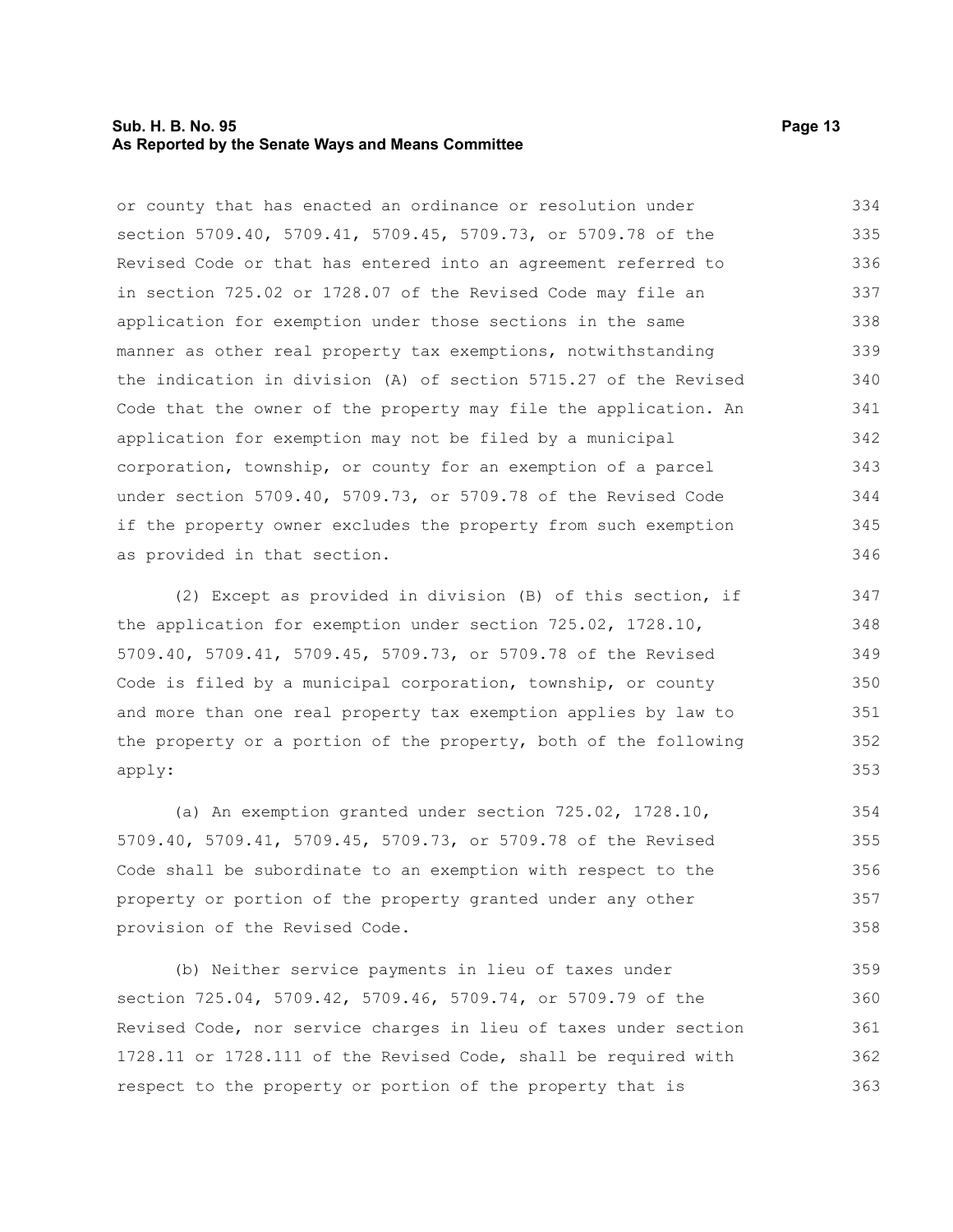#### **Sub. H. B. No. 95 Page 14 As Reported by the Senate Ways and Means Committee**

exempt from real property taxes under that other provision of the Revised Code during the effective period of the exemption. 364 365

(B)(1) If the application for exemption under section 725.02, 1728.10, 5709.40, 5709.41, 5709.45, 5709.73, or 5709.78 of the Revised Code is filed by the owner of the property or by a municipal corporation, township, or county with the owner's written consent attached to the application, and if more than one real property tax exemption applies by law to the property or a portion of the property, no other exemption shall be granted for the portion of the property already exempt under section 725.02, 1728.10, 5709.40, 5709.41, 5709.45, 5709.73, or 5709.78 of the Revised Code unless the municipal corporation, township, or county that enacted the authorizing ordinance or resolution for the earlier exemption provides its duly authorized written consent to the subsequent exemption by means of a duly enacted ordinance or resolution. 366 367 368 369 370 371 372 373 374 375 376 377 378 379

(2) If the application for exemption under section 725.02, 1728.10, 5709.40, 5709.41, 5709.45, 5709.73, or 5709.78 of the Revised Code is filed by a municipal corporation, township, or county and approved by the tax commissioner, if the owner of the property subsequently provides written consent to the exemption and the consent is filed with the tax commissioner, and if more than one real property tax exemption applies by law to the property or a portion of the property, no other exemption shall be granted for the portion of the property already exempt under section 725.02, 1728.10, 5709.40, 5709.41, 5709.45, 5709.73, or 5709.78 of the Revised Code unless the municipal corporation, township, or county that enacted the authorizing ordinance or resolution for the earlier exemption provides its duly authorized written consent to the subsequent exemption by means of a duly enacted ordinance or resolution. 380 381 382 383 384 385 386 387 388 389 390 391 392 393 394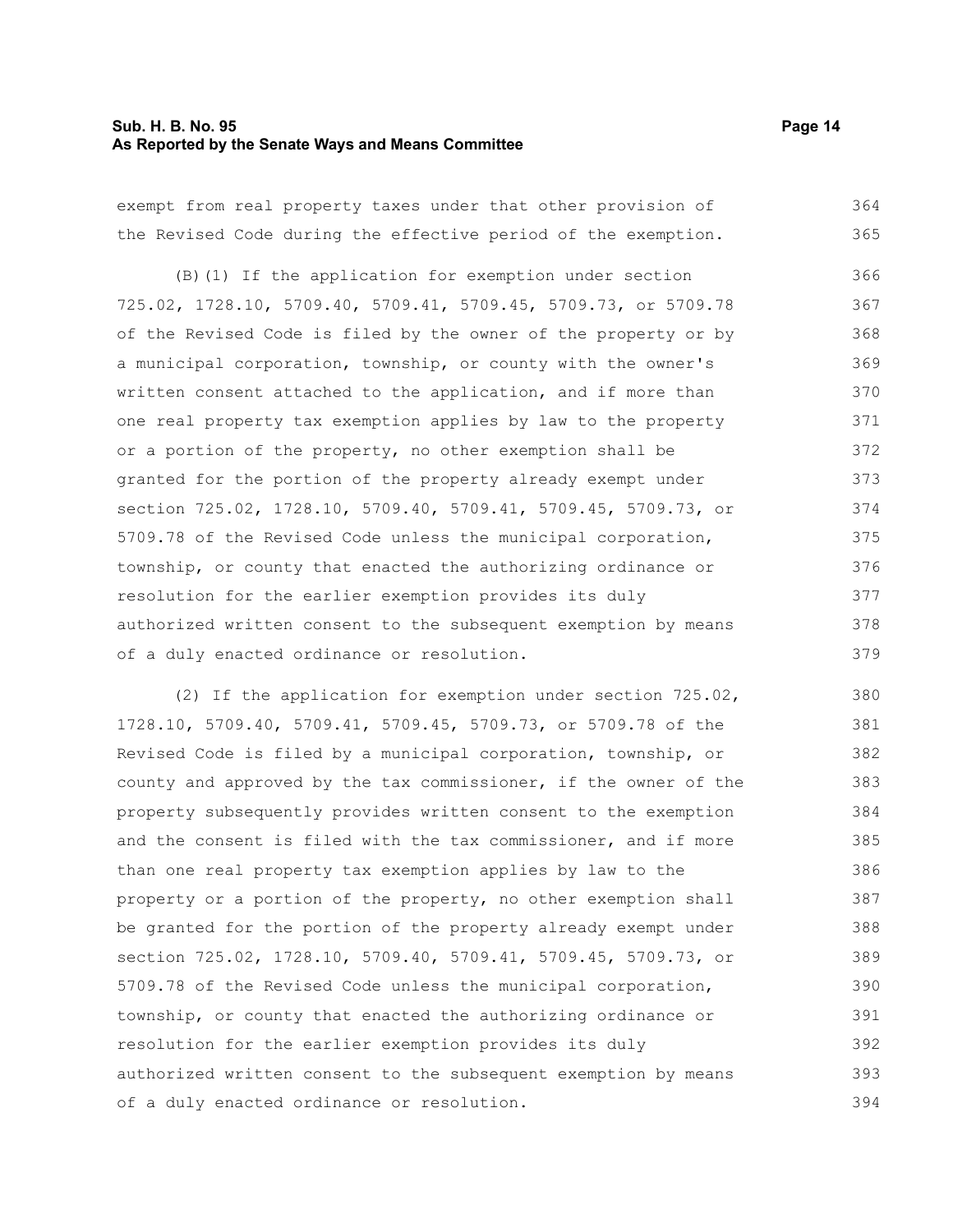#### **Sub. H. B. No. 95 Page 15 As Reported by the Senate Ways and Means Committee**

 $(C)$  (1) (C) After the tax commissioner has approved or partially approved an application for exemption filed by or with the consent of a property owner under the circumstances described in division (B)(1) of this section or if a property owner subsequently provides written consent to an exemption under the circumstances described in division (B)(2) of this section, the municipal corporation, township, county, or property owner shall file a notice one of the following with the county recorder for the county in which the property is located: 395 396 397 398 399 400 401 402 403

(1) A notice that clearly identifies the property and the owner of the property and states that the property, regardless of future use or ownership, remains liable for any service payments or service charges required by the exemption until the terms of the exemption have been satisfied, unless the municipal corporation, township, or county consents to the subsequent exemption and relinquishes its right to collect the service payments or service charges as provided in division (B)(1) or (2) of this section, as applicable; 404 405 406 407 408 409 410 411 412

(2) An agreement, declaration, or covenant by which the owner of the property subject to the exemption binds the owner and the property, regardless of future use or ownership, to the obligation to make service payments or service charges in lieu of taxes as required by the exemption until the terms of the exemption have been satisfied, unless the municipal corporation, township, or county consents to the subsequent exemption and relinquishes its right to collect the service payments or service charges as provided in division (B)(1) or (2) of this section, as applicable. 413 414 415 416 417 418 419 420 421 422

The county recorder's office shall charge a fee of fourteen dollars to record the notice, agreement, declaration, 423 424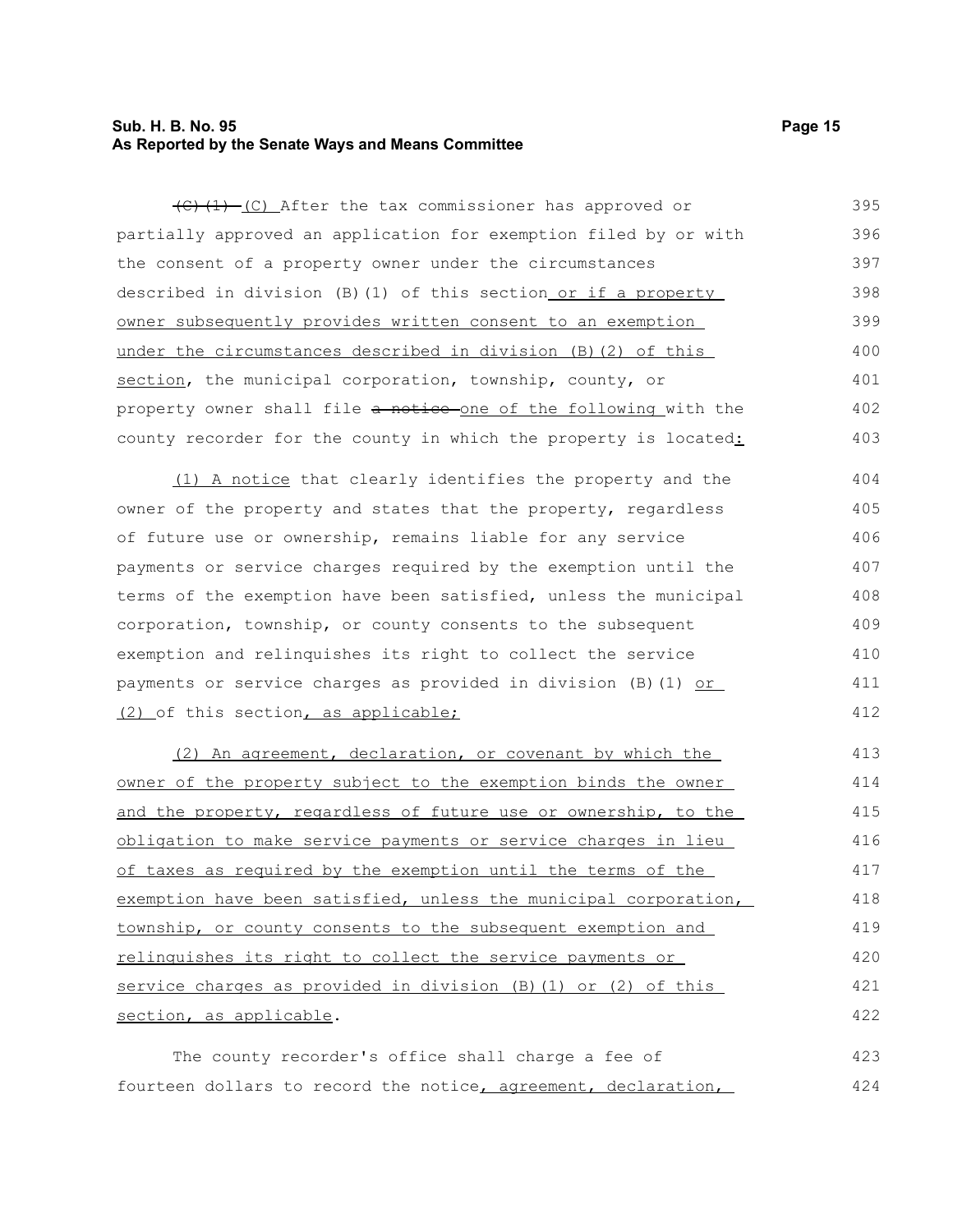| or covenant, the proceeds of which shall be retained by the      | 425 |
|------------------------------------------------------------------|-----|
| county.                                                          | 426 |
| (2) If a property owner subsequently provides written-           | 427 |
| consent to an exemption under the circumstances described in-    | 428 |
| division (B)(2) of this section, the municipal corporation,      | 429 |
| township, county, or property owner shall file notice with the   | 430 |
| county recorder for the county in which the property is located  | 431 |
| that clearly identifies the property and the owner of the-       | 432 |
| property and states that the property, regardless of future use- | 433 |
| or ownership, remains liable for any service payments or service | 434 |
| charges required by the exemption until the terms of the-        | 435 |
| exemption have been satisfied, unless the municipal corporation, | 436 |
| township, or county consents to the subsequent exemption and     | 437 |
| relinquishes its right to collect the service payments or-       | 438 |
| service charges as provided in division (B) (2) of this section. | 439 |
| The county recorder's office shall charge a fee of fourteen      | 440 |
| dollars to record the notice, the proceeds of which shall be-    | 441 |
| retained by the county.                                          | 442 |
| (D) Upon filing of the notice, agreement, declaration, or        | 443 |
| covenant with the county recorder, the provisions of division    | 444 |
| (B) of this section are binding on all future owners of the      | 445 |
| property or portion of the property, regardless of how the       | 446 |
| property is used. Failure to file the a_notice, agreement,       | 447 |
| declaration, or covenant with the county recorder relieves       | 448 |
| future owners of the property from the obligation to make        | 449 |
| service payments in lieu of taxes under section 725.04, 5709.42, | 450 |
| 5709.46, 5709.74, or 5709.79 of the Revised Code or service      | 451 |
| charges in lieu of taxes under section 1728.11 or 1728.111 of    | 452 |
| the Revised Code, if the property or a portion of the property   | 453 |
| later qualifies for exemption under any other provision of the   | 454 |
| Revised Code. Failure to file the a notice, agreement,           | 455 |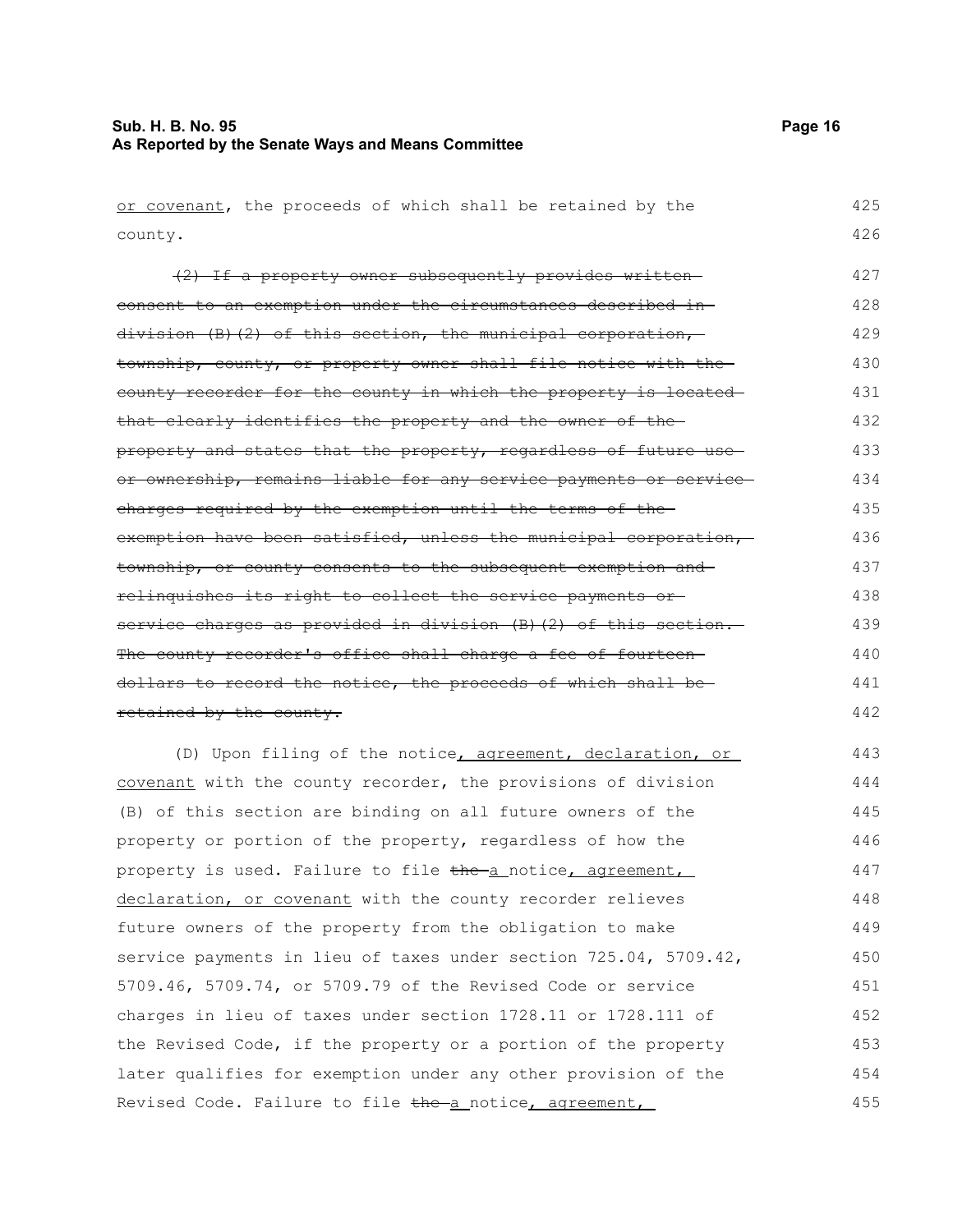#### **Sub. H. B. No. 95 Page 17 As Reported by the Senate Ways and Means Committee**

| declaration, or covenant does not, however, relieve the owner of | 456 |
|------------------------------------------------------------------|-----|
| the property, at the time the application for exemption is       | 457 |
| filed, from making those payments or charges.                    | 458 |
| Sec. 5709.916. (A) As used in this section, "incentive           | 459 |
| district ordinance" means an ordinance adopted under division    | 460 |
| (C) of section 5709.40 of the Revised Code.                      | 461 |
| (B) Notwithstanding any contrary provision of section            | 462 |
| 5709.40, 5709.41, 5709.42, 5709.43, or 5709.911 of the Revised   | 463 |
| Code, divisions (C) and (D) of this section apply to any         | 464 |
| exemption granted by a municipal corporation by an ordinance     | 465 |
| adopted under division (B) of section 5709.40 or section 5709.41 | 466 |
| of the Revised Code before March 1, 2022, declaring improvements | 467 |
| to one or more parcels of real property located within an        | 468 |
| existing incentive district, created by an incentive district    | 469 |
| ordinance adopted by the same municipal corporation, to be a     | 470 |
| public purpose and concurrently exempting a percentage of such   | 471 |
| improvements from real property taxation.                        | 472 |
| (C) For the period that the exemptions are concurrent            | 473 |
| under division (B) of this section:                              | 474 |
| (1) With respect to improvements exempted under only the         | 475 |
| incentive district ordinance, the exemption percentage, any      | 476 |
| payments required to a city, local, or exempted village school   | 477 |
| district or county, and the purposes for which the remaining     | 478 |
| service payment revenue is used shall be determined based on     | 479 |
| <u>that ordinance.</u>                                           | 480 |
| (2) With respect to improvements that are concurrently           | 481 |

(2) With respect to improvements that are concurrently exempt under both the incentive district ordinance and the subsequent ordinance adopted as specified under division (B) of this section, the exemption percentage equals the sum of the 482 483 484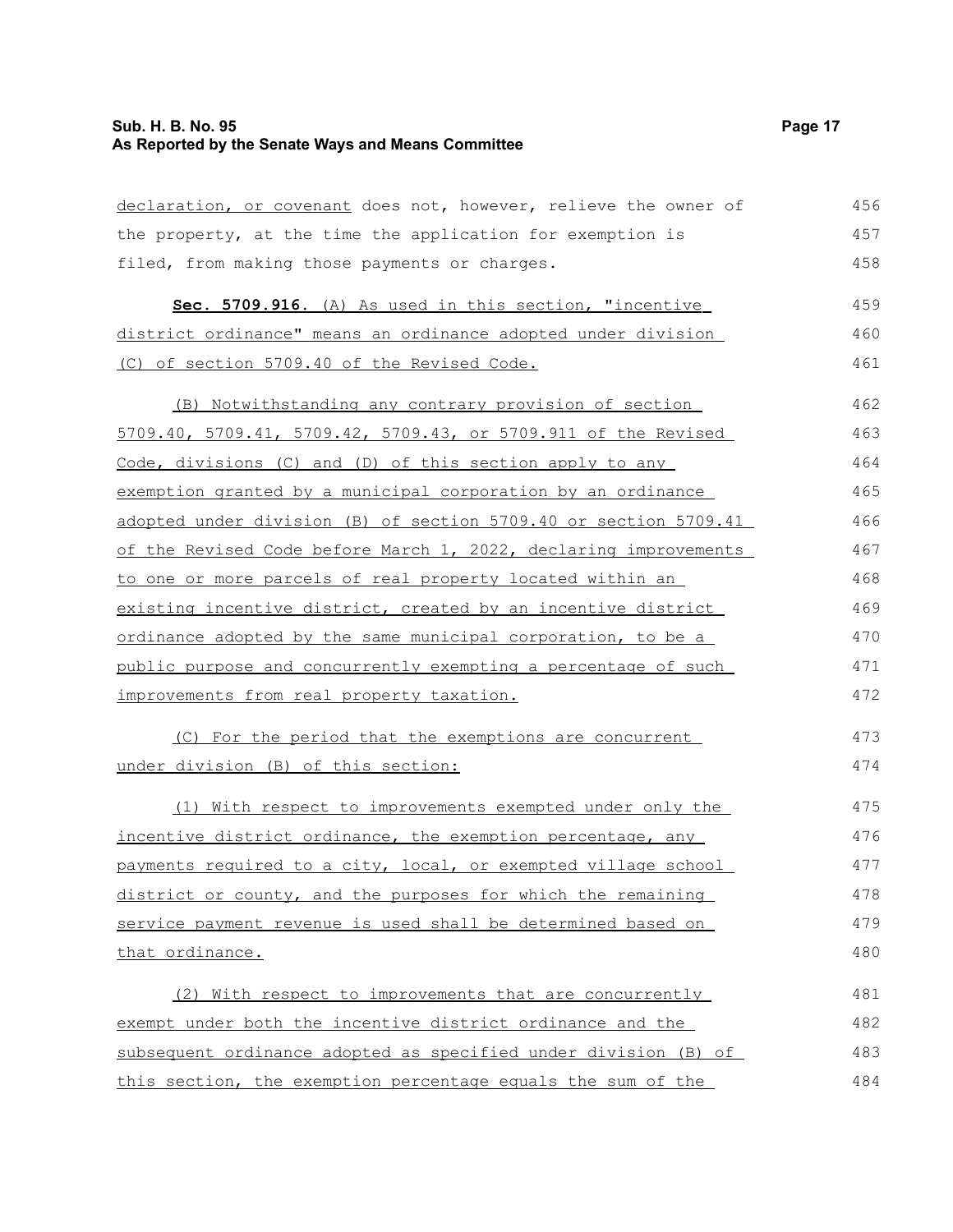## **Sub. H. B. No. 95 Page 18 As Reported by the Senate Ways and Means Committee**

| exemption percentages authorized by each such ordinance, not to       | 485 |
|-----------------------------------------------------------------------|-----|
| exceed one hundred per cent. Service payments shall be collected      | 486 |
| <u>under section 5709.42 of the Revised Code based on that</u>        | 487 |
| cumulative exemption percentage. The service payment revenue,         | 488 |
| net of any required payments to city, local, or exempted village      | 489 |
| school districts or counties, shall first be directed and used        | 490 |
| in accordance with the ordinance that authorizes the dominant         | 491 |
| exemption, as determined under division (D) of this section. If       | 492 |
| the dominant exemption is less than one hundred per cent, the         | 493 |
| service payment revenue attributed to the remaining portion of        | 494 |
| <u>the exempt improvements shall be distributed and used in</u>       | 495 |
| accordance with the ordinance that authorizes the subordinate         | 496 |
| exemption, as determined under division (D) of this section.          | 497 |
|                                                                       | 498 |
| (3) The property owner shall not be required to pay as                | 499 |
| service payments in lieu of taxes under section 5709.42 of the        |     |
| <u>Revised Code an amount that is greater than the amount of real</u> | 500 |
| property taxes the owner would have been required to pay on the       | 501 |
| improvements exempted by the incentive district ordinance and         | 502 |
| the subsequent ordinance adopted as specified under division (B)      | 503 |
| of this section. Division (C) (3) of this section does not apply      | 504 |
| to "minimum service payment obligations," as defined in section       | 505 |
| 5709.91 of the Revised Code.                                          | 506 |
| (D) For purposes of division (C) of this section:                     | 507 |
| (1) If one application for exemption is filed by the                  | 508 |
| municipal corporation, as described in division (A) of section        | 509 |
| 5709.911 of the Revised Code, without written consent of the          | 510 |
| property owner and the other application for exemption is filed       | 511 |
| by the property owner or with the property owner's consent, as        | 512 |
| described in division (B) (1) or (2) of section 5709.911 of the       | 513 |
| Revised Code, the exemption granted or sought in the application      | 514 |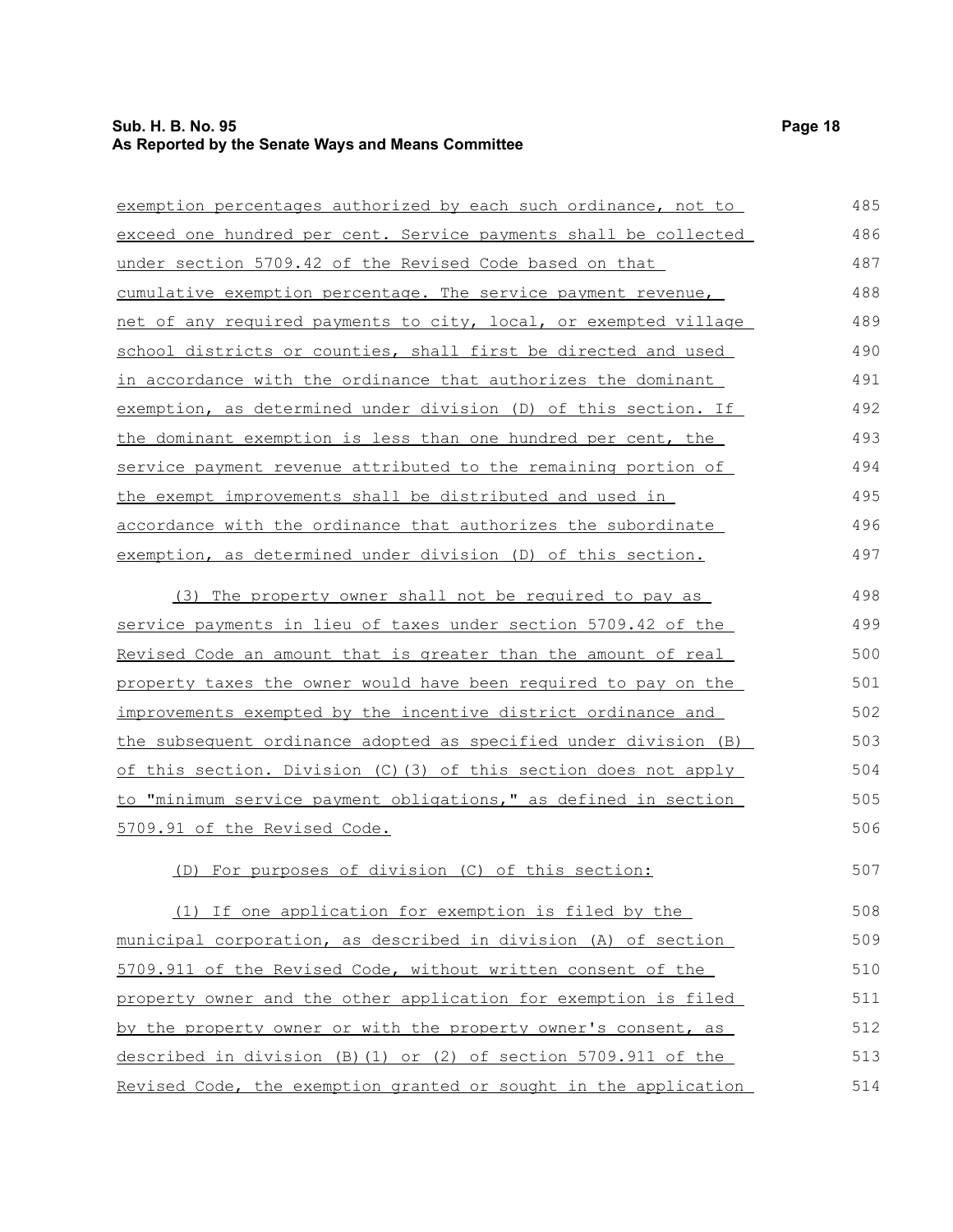filed or consented to by the owner is dominant, and the exemption granted or sought in the application filed by the municipal corporation without the owner's consent is subordinate. (2) If both applications for exemption are filed by the municipal corporation, as described in division (A) of section 5709.911 of the Revised Code, without written consent of the property owner, the most recently authorized exemption is dominant, and the earlier authorized exemption is subordinate. (3) If both applications for exemption are filed by the property owner or with the property owner's consent, as described in division (B)(1) or (2) of section 5709.911 of the Revised Code, the most recently authorized exemption is dominant, and the earlier authorized exemption is subordinate. (E) On and after March 1, 2022, an ordinance adopted under division (B) or (C) of section 5709.40 or section 5709.41 of the Revised Code exempting improvements to a parcel from real property taxation terminates and replaces any prior exemption of improvements to the same parcel authorized by a previous ordinance adopted by the same municipal corporation under division (B) or (C) of section 5709.40 or section 5709.41 of the Revised Code, regardless of whether the application for exemption under either or both ordinances was filed by, or with the consent of, the property owner. A municipal ordinance adopted under division (B) or (C) of section 5709.40 or section 5709.41 of the Revised Code before that date may terminate and replace a prior exemption of improvements to the same parcel by the same municipal corporation in the manner prescribed by this division if the ordinance clearly expresses that intent. 515 516 517 518 519 520 521 522 523 524 525 526 527 528 529 530 531 532 533 534 535 536 537 538 539 540 541 542 543

 **Sec. 5747.77.** (A) There is hereby allowed a nonrefundable 544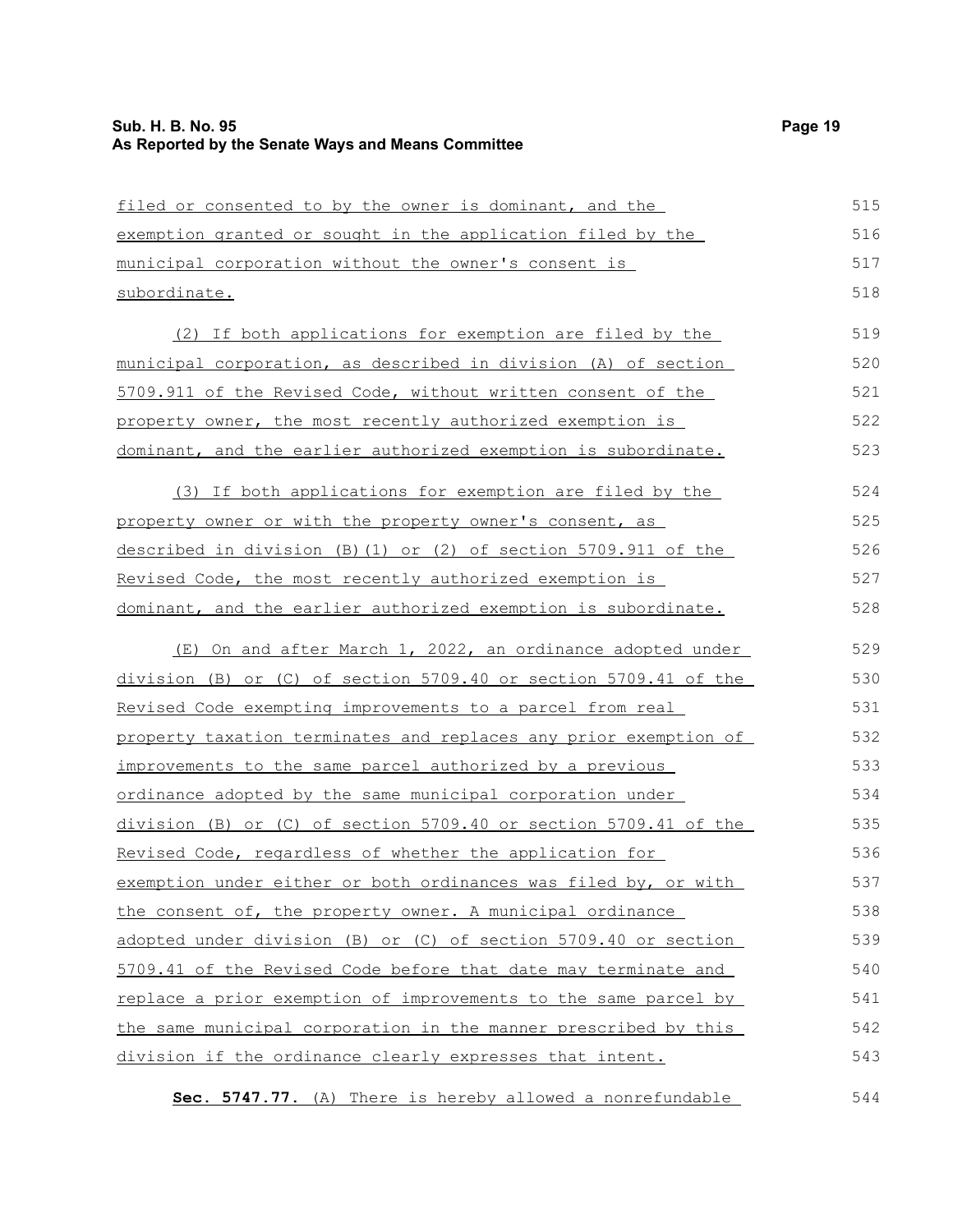## **Sub. H. B. No. 95 Page 20 As Reported by the Senate Ways and Means Committee**

| credit against a taxpayer's aggregate liability under section   | 545 |
|-----------------------------------------------------------------|-----|
| 5747.02 of the Revised Code for a taxpayer that is issued a     | 546 |
| credit certificate under division (D) of section 901.61 of the  | 547 |
| Revised Code. The credit shall be claimed for the taxable year  | 548 |
| during which the certificate is issued.                         | 549 |
| The credit shall be claimed in the order required under         | 550 |
| section 5747.98 of the Revised Code. If a credit exceeds the    | 551 |
| aggregate amount of tax otherwise due for a taxable year, the   | 552 |
| excess may be carried forward and applied against the tax due   | 553 |
| for not more than seven succeeding taxable years, provided that | 554 |
| the amount applied to the tax due for any taxable year shall be | 555 |
| subtracted from the amount available to carry forward to        | 556 |
| succeeding years.                                               | 557 |
| (B) There is hereby allowed a nonrefundable credit against      | 558 |
| a taxpayer's aggregate liability under section 5747.02 of the   | 559 |
| Revised Code for a taxpayer that is issued a credit certificate | 560 |
| under division (E) of section 901.61 of the Revised Code. The   | 561 |
| credit shall be claimed for the taxable year during which the   | 562 |
| certificate is issued.                                          | 563 |
| The credit shall be claimed in the order required under         | 564 |
| section 5747.98 of the Revised Code. If a credit exceeds the    | 565 |
| aggregate amount of tax otherwise due for the taxable year, the | 566 |
| excess may be carried forward and applied against the tax due   | 567 |
| for not more than three succeeding taxable years, provided that | 568 |
| the amount applied to the tax due for any taxable year shall be | 569 |
| subtracted from the amount available to carry forward to        | 570 |
| succeeding years.                                               | 571 |
| Sec. 5747.98. (A) To provide a uniform procedure for            | 572 |
| calculating a taxpayer's aggregate tax liability under section  | 573 |

5747.02 of the Revised Code, a taxpayer shall claim any credits 574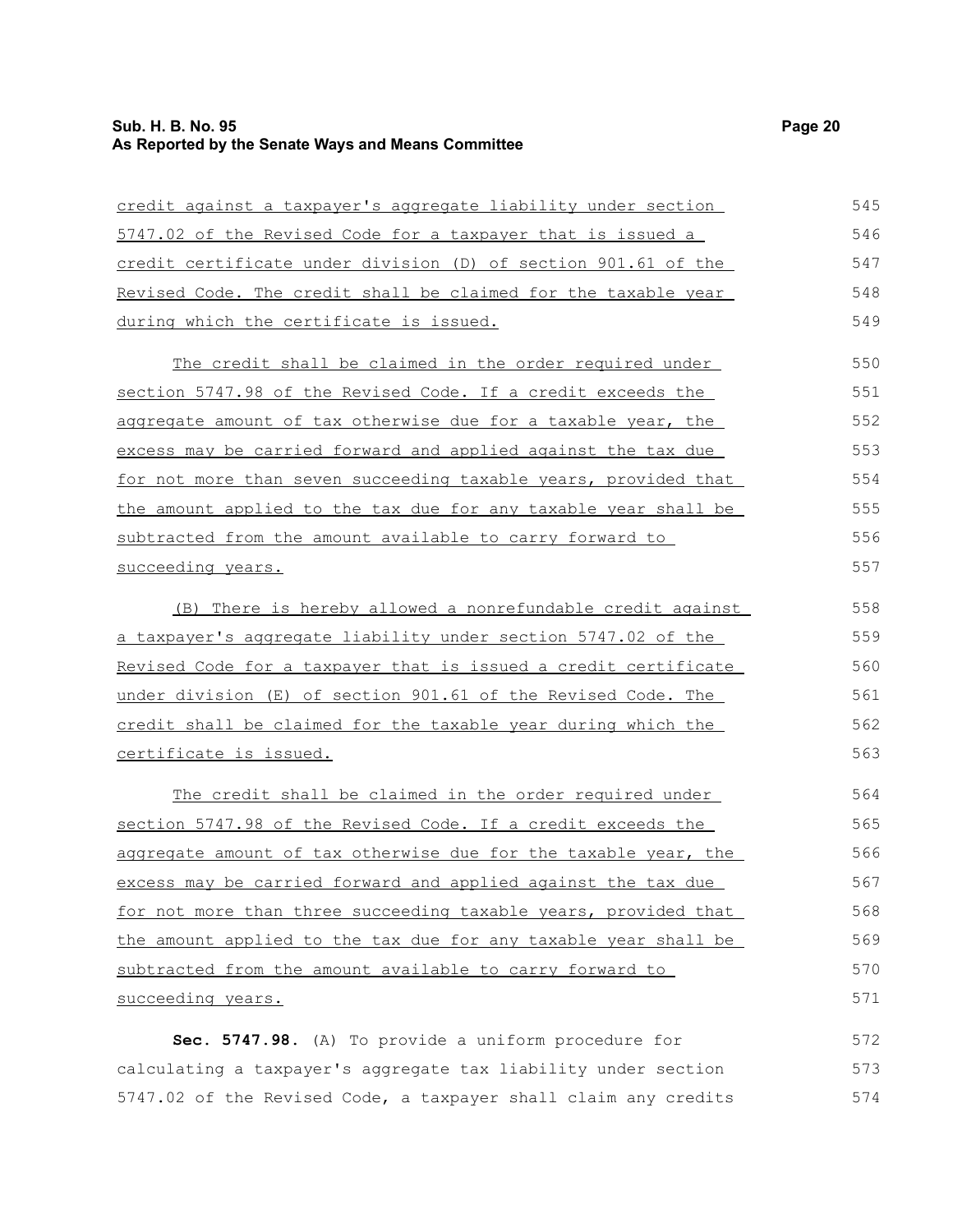#### **Sub. H. B. No. 95 Page 21 As Reported by the Senate Ways and Means Committee**

to which the taxpayer is entitled in the following order: Either the retirement income credit under division (B) of section 5747.055 of the Revised Code or the lump sum retirement income credits under divisions (C), (D), and (E) of that section; Either the senior citizen credit under division (F) of section 5747.055 of the Revised Code or the lump sum distribution credit under division (G) of that section; The dependent care credit under section 5747.054 of the Revised Code; The credit for displaced workers who pay for job training under section 5747.27 of the Revised Code; The campaign contribution credit under section 5747.29 of the Revised Code; The twenty-dollar personal exemption credit under section 5747.022 of the Revised Code; The joint filing credit under division (G) of section 5747.05 of the Revised Code; The earned income credit under section 5747.71 of the Revised Code; The nonrefundable credit for education expenses under section 5747.72 of the Revised Code; The nonrefundable credit for donations to scholarship granting organizations under section 5747.73 of the Revised Code; The nonrefundable credit for tuition paid to a nonchartered nonpublic school under section 5747.75 of the 575 576 577 578 579 580 581 582 583 584 585 586 587 588 589 590 591 592 593 594 595 596 597 598 599 600 601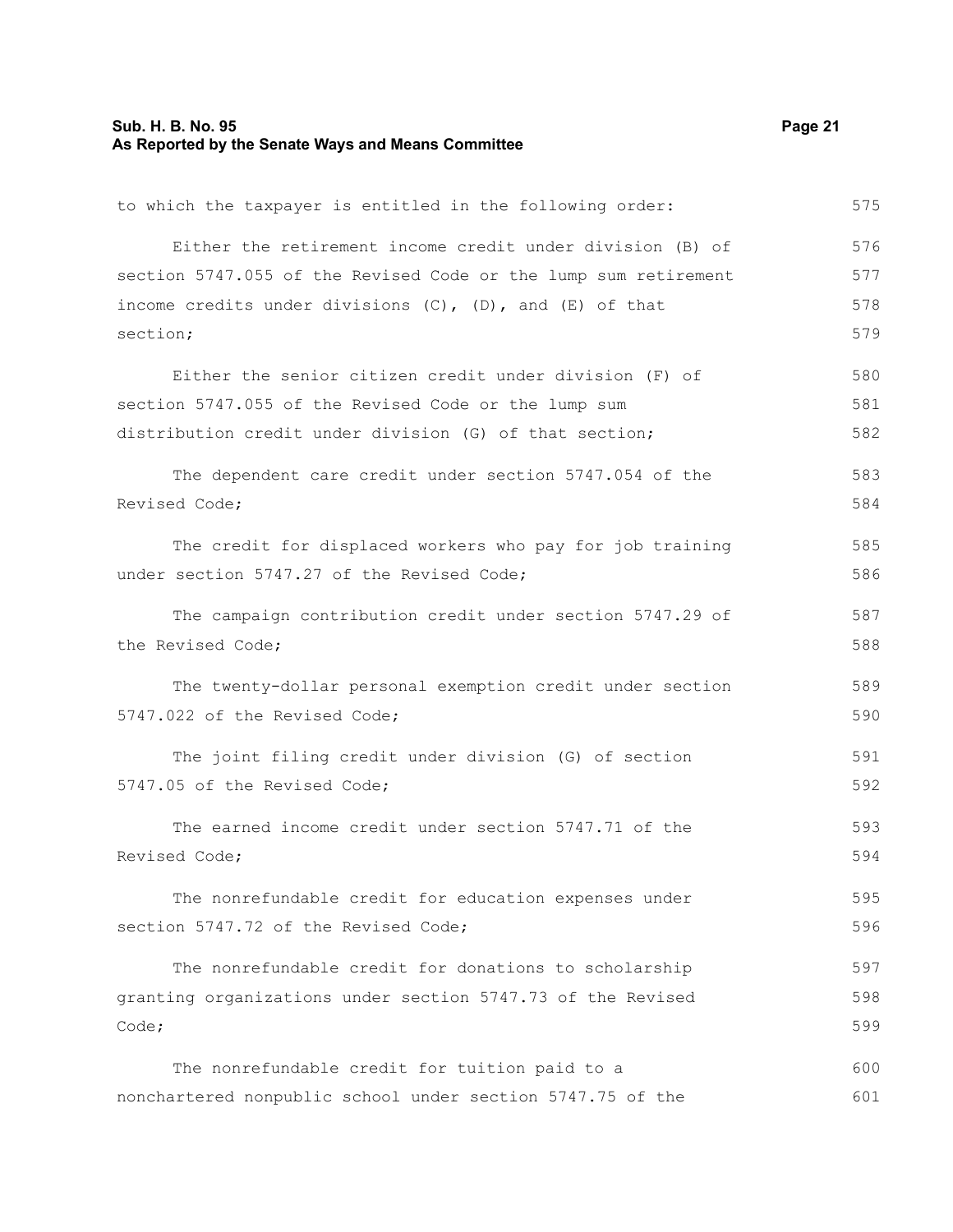| Sub. H. B. No. 95<br>As Reported by the Senate Ways and Means Committee |     |
|-------------------------------------------------------------------------|-----|
| Revised Code;                                                           | 602 |
| The nonrefundable vocational job credit under section                   | 603 |
| 5747.057 of the Revised Code;                                           | 604 |
| The credit for adoption of a minor child under section                  | 605 |
| 5747.37 of the Revised Code;                                            | 606 |
| The nonrefundable job retention credit under division (B)               | 607 |
| of section 5747.058 of the Revised Code;                                | 608 |
| The enterprise zone credit under section 5709.66 of the                 | 609 |
| Revised Code;                                                           | 610 |
| The credit for beginning farmers who participate in a                   | 611 |
| financial management program under division (B) of section              | 612 |
| 5747.77 of the Revised Code;                                            | 613 |
| The credit for selling or renting agricultural assets to                | 614 |
| beginning farmers under division (A) of section 5747.77 of the          | 615 |
| Revised Code;                                                           | 616 |
| The credit for purchases of qualifying grape production                 | 617 |
| property under section 5747.28 of the Revised Code;                     | 618 |
| The small business investment credit under section 5747.81              | 619 |
| of the Revised Code;                                                    | 620 |
| The nonrefundable lead abatement credit under section                   | 621 |
| 5747.26 of the Revised Code;                                            | 622 |
| The opportunity zone investment credit under section                    | 623 |
| 122.84 of the Revised Code;                                             | 624 |
| The enterprise zone credits under section 5709.65 of the                | 625 |
| Revised Code;                                                           | 626 |
| The research and development credit under section 5747.331              | 627 |
| of the Revised Code;                                                    | 628 |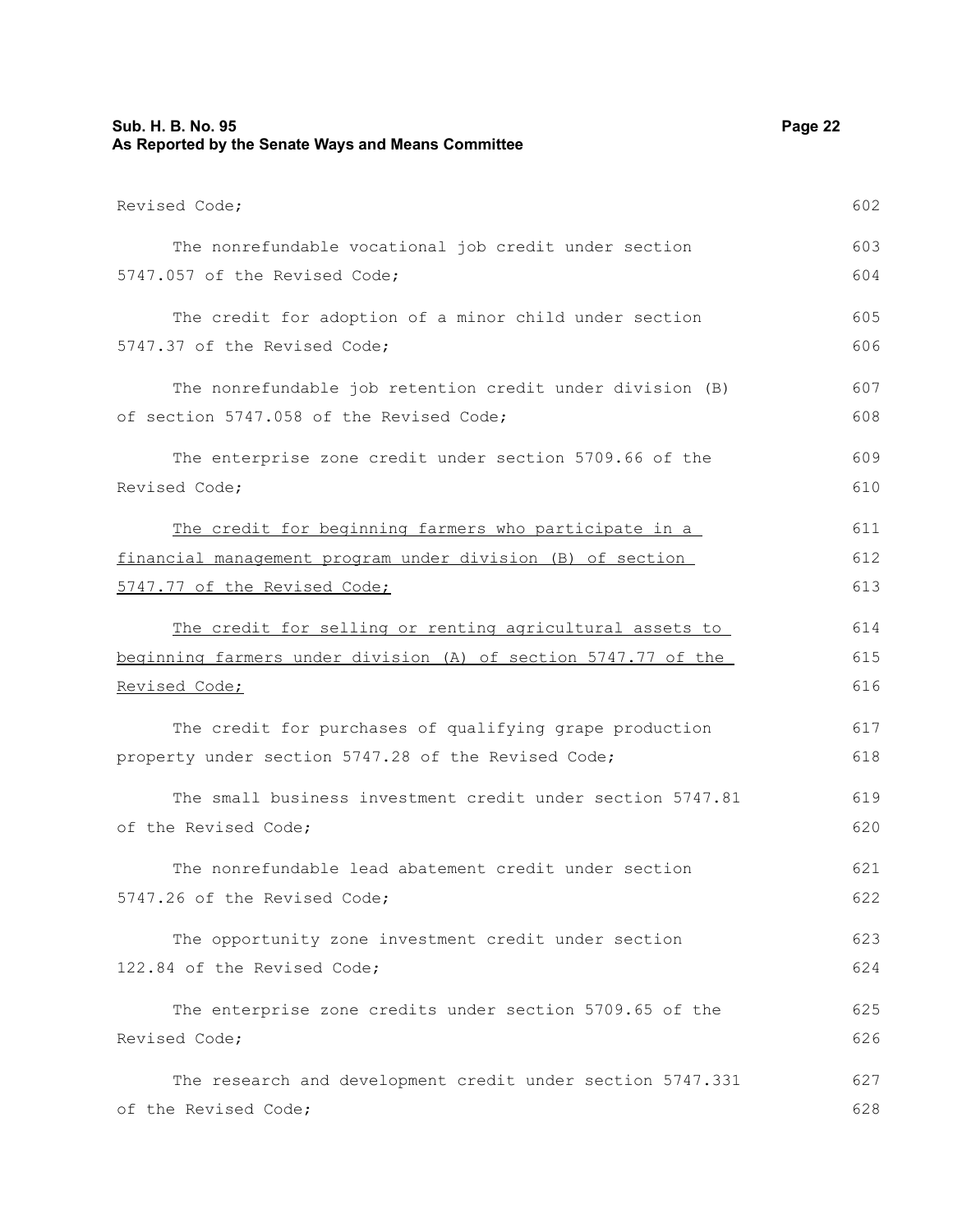#### **Sub. H. B. No. 95 Page 23 As Reported by the Senate Ways and Means Committee**

The credit for rehabilitating a historic building under section 5747.76 of the Revised Code; The nonresident credit under division (A) of section 5747.05 of the Revised Code; The credit for a resident's out-of-state income under division (B) of section 5747.05 of the Revised Code; The refundable motion picture and broadway theatrical production credit under section 5747.66 of the Revised Code; The refundable jobs creation credit or job retention credit under division (A) of section 5747.058 of the Revised Code; The refundable credit for taxes paid by a qualifying entity granted under section 5747.059 of the Revised Code; The refundable credits for taxes paid by a qualifying pass-through entity granted under division (I) of section 5747.08 of the Revised Code; The refundable credit under section 5747.80 of the Revised Code for losses on loans made to the Ohio venture capital program under sections 150.01 to 150.10 of the Revised Code; 629 630 631 632 633 634 635 636 637 638 639 640 641 642 643 644 645 646 647

The refundable credit for rehabilitating a historic building under section 5747.76 of the Revised Code. 648 649

(B) For any credit, except the refundable credits enumerated in this section and the credit granted under division (H) of section 5747.08 of the Revised Code, the amount of the credit for a taxable year shall not exceed the taxpayer's aggregate amount of tax due under section 5747.02 of the Revised Code, after allowing for any other credit that precedes it in the order required under this section. Any excess amount of a 650 651 652 653 654 655 656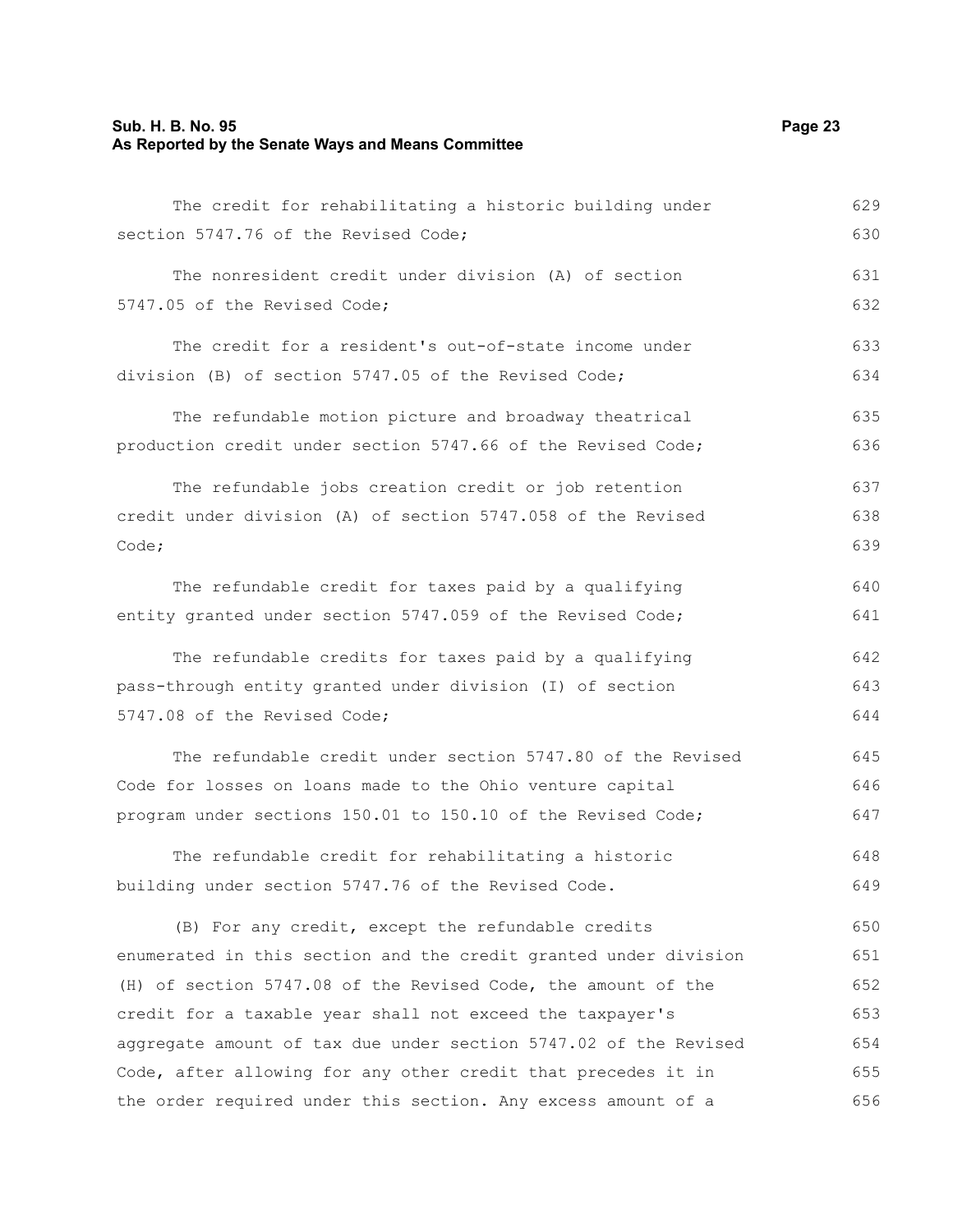#### **Sub. H. B. No. 95 Page 24 As Reported by the Senate Ways and Means Committee**

particular credit may be carried forward if authorized under the section creating that credit. Nothing in this chapter shall be construed to allow a taxpayer to claim, directly or indirectly, a credit more than once for a taxable year. 657 658 659 660

**Section 2.** That existing sections 4517.22, 5709.911, and 5747.98 of the Revised Code are hereby repealed.

Section 3. The amendment or enactment by this act of sections 5747.77 and 5747.98 of the Revised Code applies to taxable years beginning on or after the effective date of this section. 663 664 665 666

**Section 4.** (A) As used in this section, "qualified property" means real property (1) owned by a municipal corporation that acquired the property from the state between January 1, 2020, and December 31, 2020, and (2) that satisfies the qualifications for tax exemption under the terms of section 5709.08 of the Revised Code. 667 668 669 670 671 672

(B) Notwithstanding sections 5713.08 and 5713.081 of the Revised Code, the owner of qualified property, at any time on or before twelve months after the effective date of this section, may file with the Tax Commissioner an application requesting that the property be placed on the tax exempt list and that all unpaid taxes, penalties, and interest on the property be abated. 673 674 675 676 677 678

(C) The application shall be made on the form prescribed by the Tax Commissioner under section 5715.27 of the Revised Code and shall list the name of the county in which the property is located; the property's legal description; its taxable value; the amount in dollars of the unpaid taxes, penalties, and interest; the date of acquisition of title to the property; the use of the property during any time that the unpaid taxes 679 680 681 682 683 684 685

661 662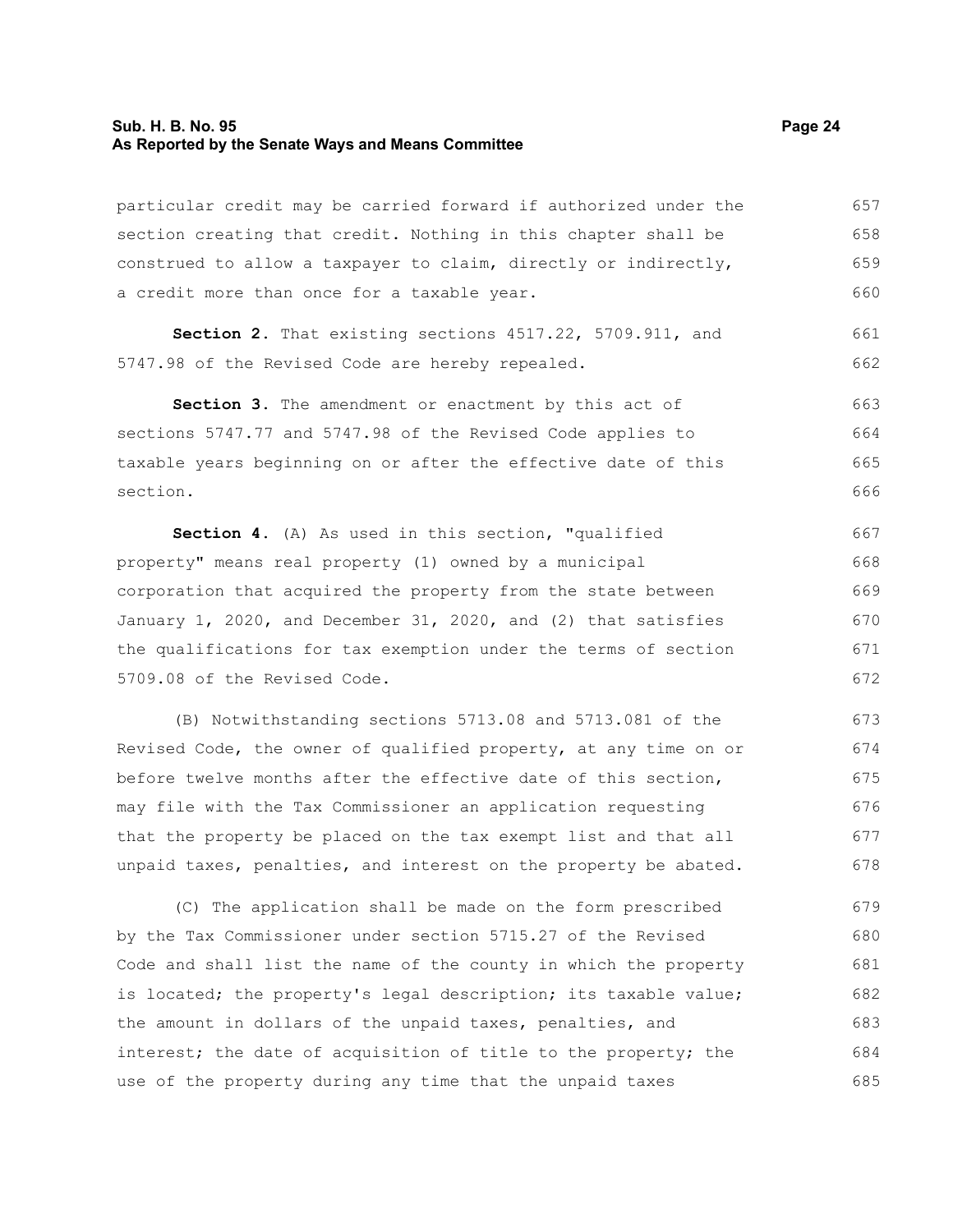#### **Sub. H. B. No. 95 Page 25 As Reported by the Senate Ways and Means Committee**

accrued; and any other information required by the Tax Commissioner. The county auditor shall supply the required information upon request of the applicant. 686 687 688

(D) Upon request of the applicant, the county treasurer shall determine if all taxes, penalties, and interest that became a lien on the qualified property before it first was used for an exempt purpose have been paid in full. If so, the county treasurer shall issue a certificate to the applicant stating that all such taxes, penalties, and interest have been paid in full. Prior to filing the application with the Tax Commissioner, the applicant shall attach the county treasurer's certificate to it. 689 690 691 692 693 694 695 696 697

(E) Upon receipt of the application and after consideration of it, the Tax Commissioner shall determine if the applicant meets the qualifications set forth in this section, and if so shall issue an order directing that the property be placed on the tax exempt list of the county and that all unpaid taxes, penalties, and interest for every year the property met the qualifications for exemption described in section 5709.08 of the Revised Code be abated. If the Tax Commissioner finds that the property is not now being so used or is being used for a purpose that would foreclose its right to tax exemption, the Tax Commissioner shall issue an order denying the application. 698 699 700 701 702 703 704 705 706 707 708

(F) If the Tax Commissioner finds that the property is not entitled to tax exemption and to the abatement of unpaid taxes, penalties, and interest for any of the years for which the owner claims an exemption or abatement, the Tax Commissioner shall order the county treasurer of the county in which the property is located to collect all taxes, penalties, and interest due on the property for those years in accordance with law. 709 710 711 712 713 714 715